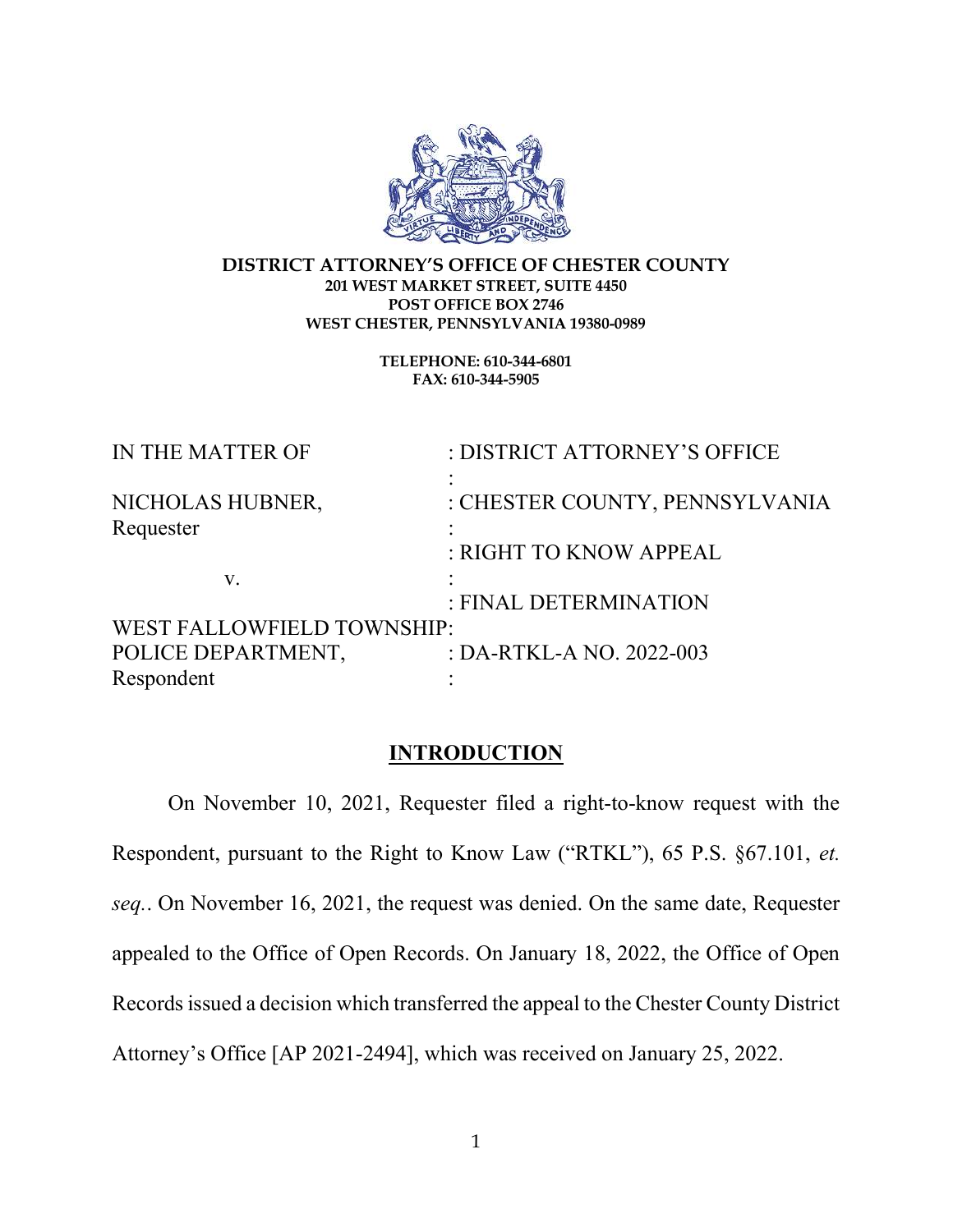For the reasons set forth in this Final Determination, the appeal is DENIED

and the Respondent is not required to take any further action.

# FACTUAL BACKGROUND

On November 10, 2021, Requester filed a right-to-know request with the

Respondent, pursuant to the Right to Know Law ("RTKL"), 65 P.S. §67.101, et.

seq., requesting:

record(s) related to the [death of Sullivan DeStefano on September 13, 2021, hereinafter the "Incident"] in West Fallowfield Township Police Department's possession, custody, or control, including information, regardless of physical form or characteristics, that documents a transaction or activity of the West Fallowfield Township Police Department and that is created, received, or retained pursuant to law or in connection with a transaction, business, or activity of the West Fallowfield Township Police Department related to the investigation of the above-mentioned Incident. Specifically, any documents related to the cause of death or investigation into the Gap Power lawn mower equipment at the Incident are requested. The term "record" includes a document, paper, letter, map, book, tape, photograph, film, or sound recording, information stored or maintained electronically and a data-processed or imageprocessed document.

November 10, 2021, Letter of Nicholas Hubner (Requestor), at 1. On November 16,

2021, the request was denied by letter, stating in part:

On November 10, 2021, you requested records related to an incident that occurred on 09/13/2021 that resulted in the death of Sullivan Destefano. Your request is denied for the following reasons, as permitted by the RTKL.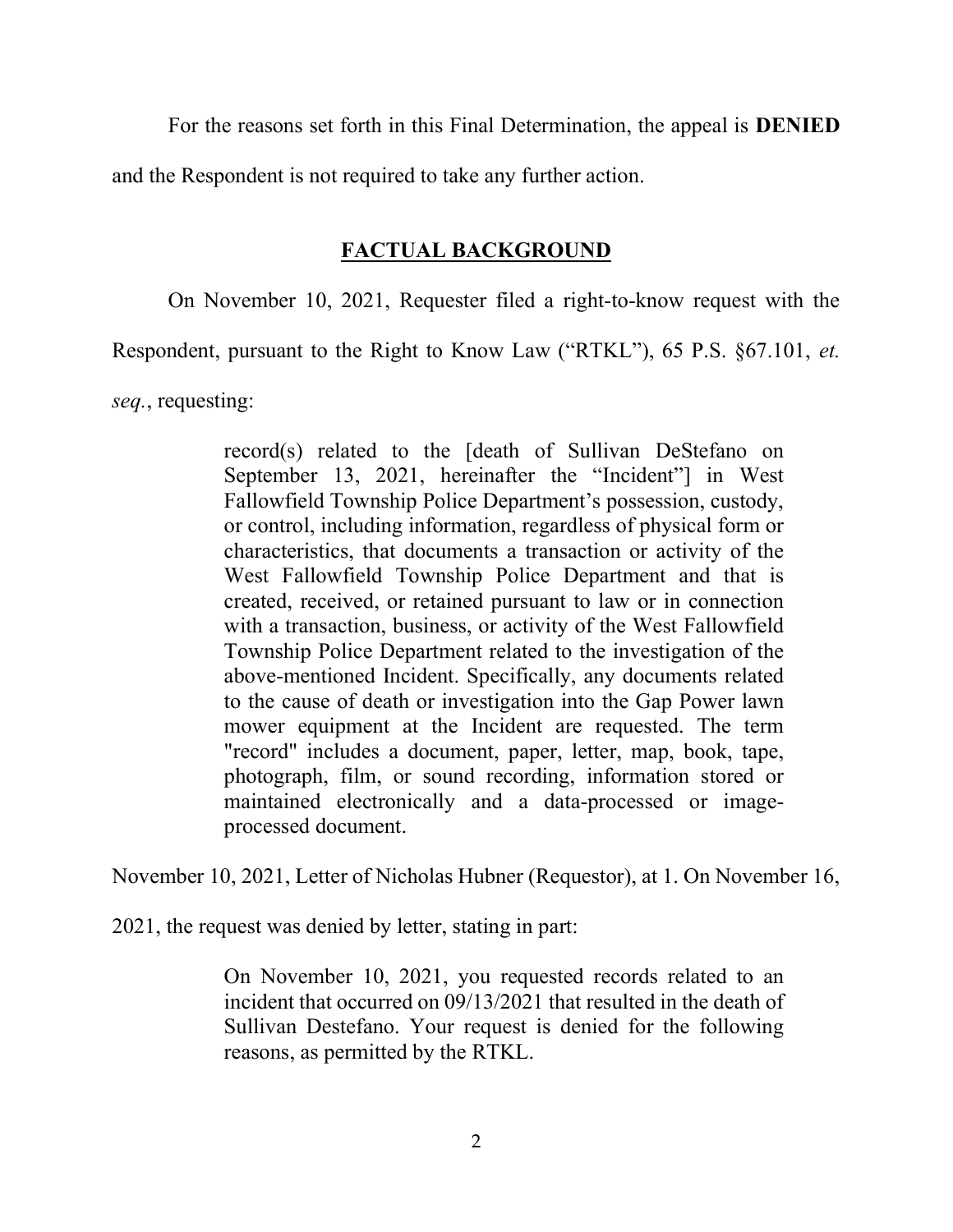Records that are exempt from disclosure by law have been withheld pursuant to the RTKL. We withheld all records pertaining to the investigation of the death of Sullivan Destefano.

Such information pertaining to police investigations or incidents is exempt under Section 708(b)(16) and 708(b)(17) of the Right to Know Act.

November 16, 2021, Letter of West Fallowfield Police Chief Eric Hughes, at 1.

On November 16, 2021, Requester appealed to the Office of Open Records.

On January 18, 2022, the Office of Open Records issued a decision which transferred

the appeal to the Chester County District Attorney's Office [AP 2021-2494], which

was received on January 25, 2022. The Office of Open Records decision stated in

part:

Here, the Department asserts that the records requested relate to a criminal and noncriminal investigation. In support, Chief Hughes attests that the Department conducted a criminal and noncriminal investigation into the use of a lawn mower that resulted in the death of an identified individual. (See Affidavit at ¶¶ 4, 5). Further, Chief Hughes attests that "[a]s part of the investigations, the Department took pictures of the subject lawn mower and incident scene, investigated the underlying incident, and produced an Investigative Report." (See id. at ¶ 6). Chief Hughes also attests that the only records that are responsive to the Request "are investigative materials, notes, and reports related to criminal and non-criminal investigations." (see id. at ¶ 10).

In his supplemental affidavit, Chief Hughes attests that the investigation began as a noncriminal investigation but turned into a criminal investigation as new information developed. (See Supplemental Affidavit at ¶1, 2). Chief Hughes further attests that only one incident report was created as a result of the investigation, and that the report is comprised of notes of the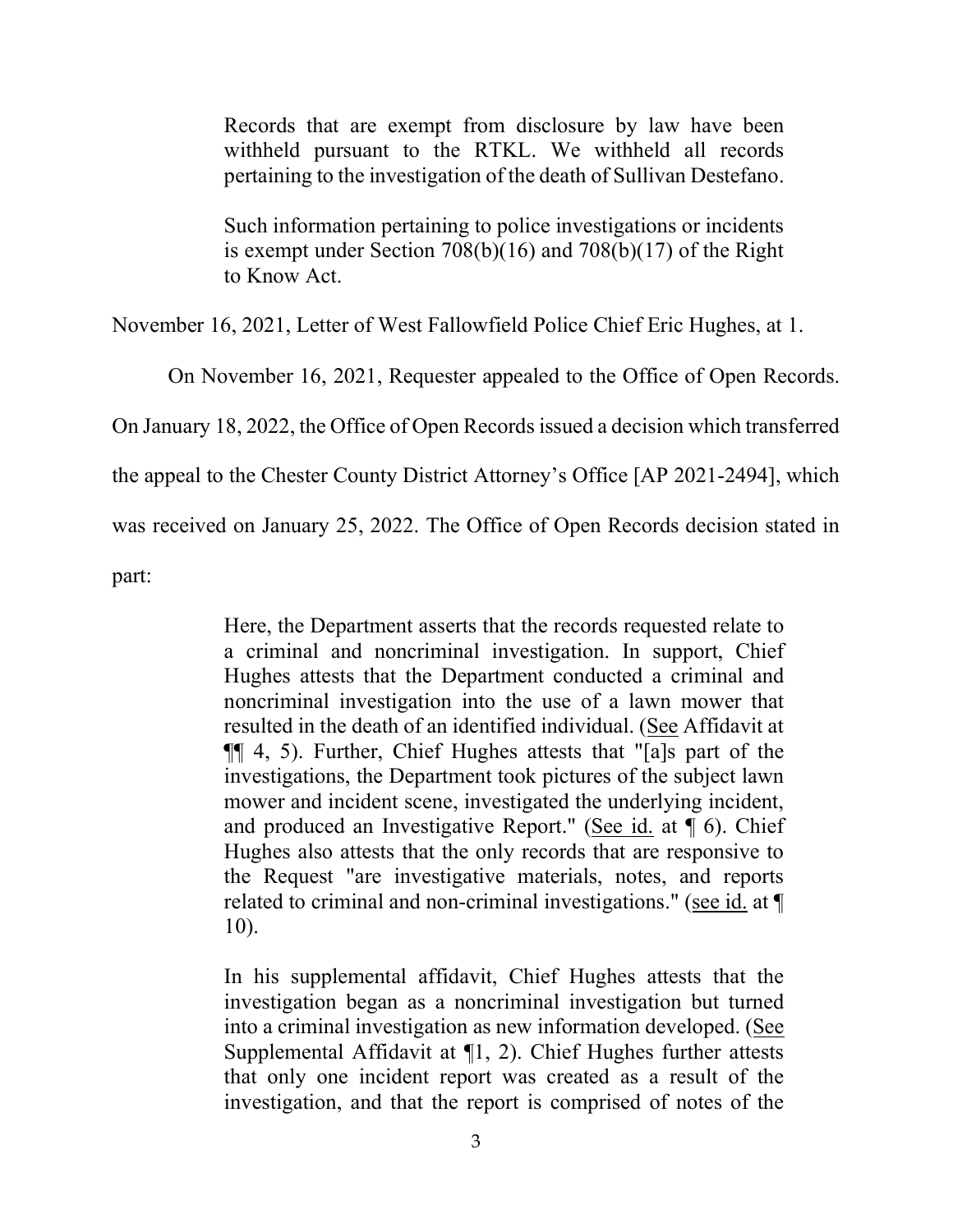officer, victim information, photographs of the scene and would reveal the progress of the investigation. (See id. at ¶ 3, 4).

Under the RTKL, a statement made under the penalty of perjury may serve as sufficient evidentiary support. See Sherry v. Radnor Twp. Sch. Dist., 20 A.3d 515, 520-21 (Pa. Commw. Ct. 2011); Moore v. Office of Open Records, 992 A.2d 907, 909 (Pa. Commw. Ct. 2010). Here, Chief Hughes attests that the investigation began as a noncriminal investigation, but later, after new information developed, turned into a criminal investigation. Moreover, Chief Hughes also demonstrated that as part of that investigation, officers took photographs and produced a single report as a result. Though the Requester argues that Chief Hughes' s attestations are conclusory and fail to identify a report by number, this is not enough to overcome the evidence presented by the Department.

Because the responsive records contain information that may relate to a criminal investigation, the OOR does not have jurisdiction over the appeal. Accordingly, the appeal is hereby transferred to the Appeals Officer for the Chester County District Attorney's Office ("District Attorney's Office") to determine whether the responsive records relate to a criminal investigation.<sup>2</sup> A copy of this final order and the appeal filed by the Requester will be sent to the Appeals Officer for the District Attorney's Office.

### **CONCLUSION**

For the foregoing reasons, the appeal is transferred, and the Department is not required to take any further action at this time

 $\mathcal{L}_\text{max}$  , and the set of the set of the set of the set of the set of the set of the set of the set of the set of the set of the set of the set of the set of the set of the set of the set of the set of the set of the

 $2\cdot$  The Commonwealth Court has noted that the OOR has the authority to transfer an appeal to "where [a requester] should have initially appealed." See Phila. Dist. Attorney's Office v. Williams, 204 A.3d 1062, \*4 n.5 (Pa. Commw. Ct. 2019) ("... [A]lthough the onus for appealing from an RTKL denial to the proper appeals officer is on the requester, the OOR did not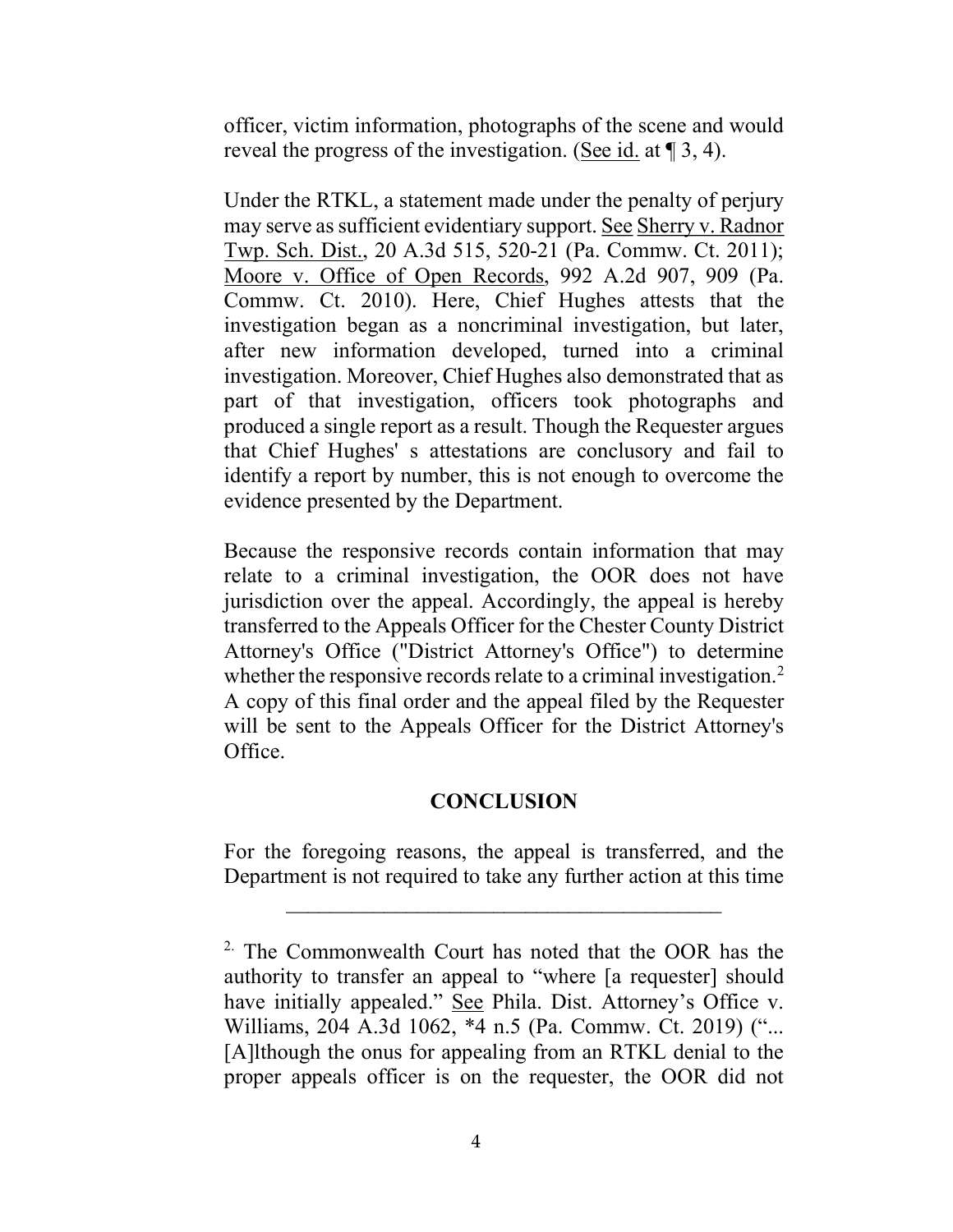violate the law or any procedure in redirecting the appeal in this case").

### In the Matter of Nicholas Hubner v. West Fallowfield Township Police Department,

Docket No. AP- 2021-2494 (footnote in original), at  $5 - 6$ .

On January 26, 2022, this Appeals Officer gave Notice to the parties of the

following:

On November 10, 2021, Requester filed a right-to-know request with the Respondent, pursuant to the Right to Know Law ("RTKL"), 65 P.S. § 67.101, et. seq.. On November 16, 2021, the request was denied. On the same date, Requestor appealed to the Office of Open Records. On January 18, 2022, the Office of Open Records issued a decision which transferred the appeal to the Chester County District Attorney's Office [AP 2021-2494], which was received on January 25, 2022.

Unless the Requester agrees otherwise, as the appeals officer, I shall make a final determination, which shall be mailed to the Requester and the Respondent, within 30 days of January 25, 2022, which is February 24, 2022. 65 P.S. § 67.1101(b)(1). If a final determination is not made within 30 days, the appeal is deemed denied by operation of law. 65 P.S. § 67.1101(b)(2). Prior to issuing a final determination, a hearing may be conducted. However, a hearing is generally not needed to make a final determination. The final determination shall be a final appealable order and shall include a written explanation of the reason for the decision. 65 P.S.  $\S$  67.1101(b)(3).

# The Respondent should submit any response on or before February 4, 2022.

**The Respondent should note:** The Supreme Court has held that a Respondent is permitted to assert exemptions on appeal, even if the agency did not assert them when the request was originally denied. Levy v. Senate of Pennsylvania, 619 Pa. 586, 65 A.3d 361 (2013). Merely citing exceptions to the required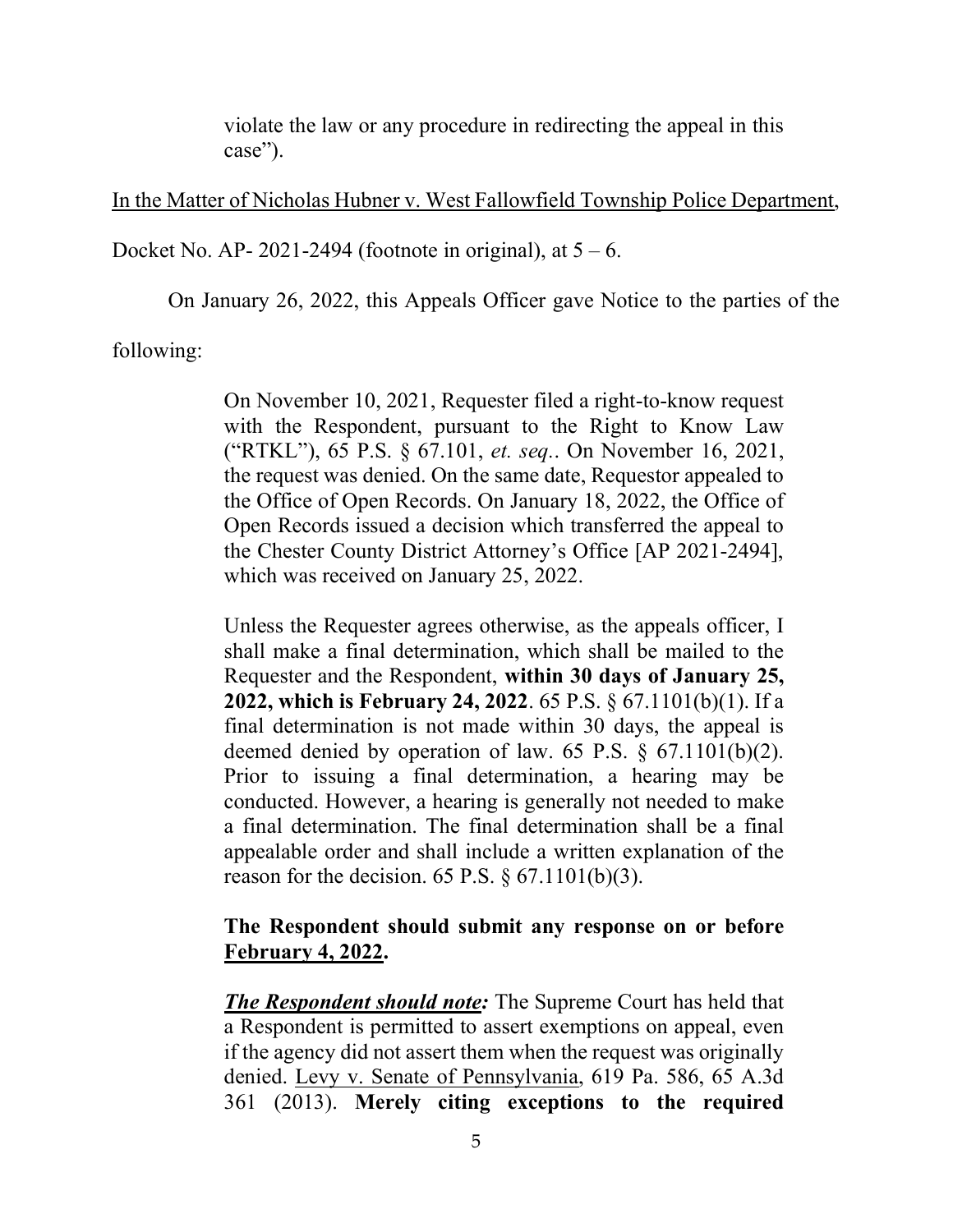disclosure of public records or conclusory statements are not sufficient to justify the exemption of public records. Office of the Governor v. Scolforo, 65 A.3d 1095, 1103 (Pa. Cmwlth. 2013).

# The Requester should submit any response on or before February 10, 2022.

The Requester should note: The Commonwealth Court has held that, pursuant to 65 P.S.  $\S$  67.1101(a), the appeal shall state the grounds upon which the Requester asserts that the record is a public record and shall address any grounds stated by the agency for denying the request. When a Requester fails to state the records sought are public, or fails to address an agency's grounds for denial, the appeal may be dismissed. Padgett v. Pennsylvania State Police, 73 A.3d 644 (Pa. Cmwlth. 2013); Saunders v. Department of Correction, 48 A. 3d 540 (Pa. Cmwlth. 2012); Department of Corrections v. Office of Open Records, 18 A.3d 429 (Pa. Cmwlth. 2011).

Any statements of fact must be supported by an Affidavit made under penalty of perjury by a person with actual knowledge. However, legal arguments and citation to authority do not require Affidavits.

January 26, 2022, Letter of Chief Deputy District Attorney Erik T. Walschburger,

Appeals Officer.

On February 4, 2022, Respondent filed a response with this Appeals Officer.

On February 10, 2022, Requestor filed a response with this Appeals officer.<sup>1</sup>

<sup>&</sup>lt;sup>1</sup> In its Response of Requestor, attorney Hubner indicated that he had submitted the original request on behalf of his client, Gap Power. Whether the request was from Hubner or Gap Power has no bearing on the analysis of this appeal. Therefore, consistent with the OOR's Final Determination, attorney Hubner will remain listed as the Requestor for purposes of this appeal.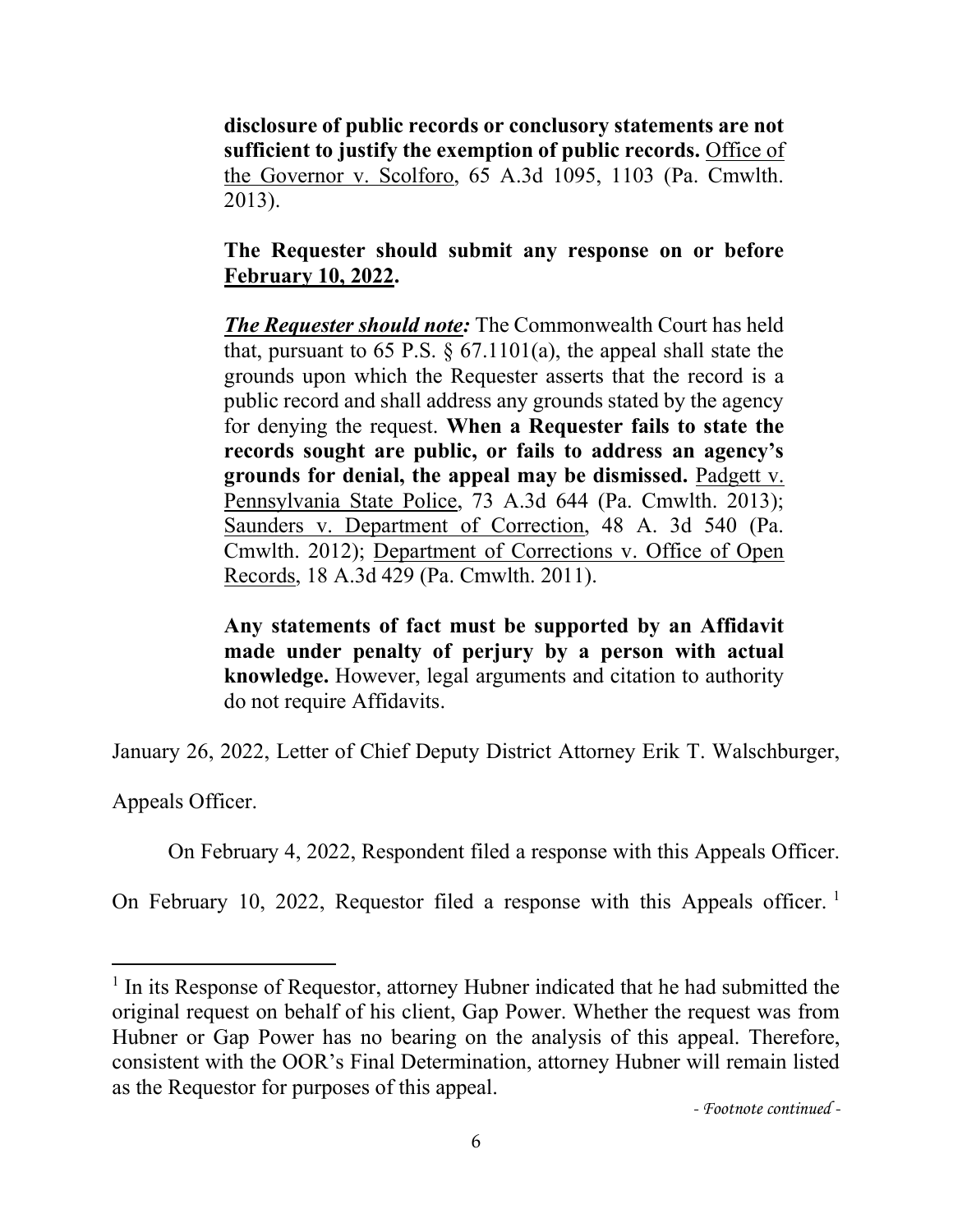Consequently, this decision is based on the initial request and response, the appeal documents, the additional response of the Respondent, and the additional response of requestor.

#### LEGAL ANALYSIS

 The Chester County District Attorney's Office is authorized to hear appeals relating to access to criminal investigative records in the possession of a local agency located within Chester County. 65 P.S. §67.503(d)(2) ("The district attorney of a county shall designate one or more appeals officers to hear appeals under Chapter 11 relating to access to criminal investigative records in possession of a local agency of that county. The appeals officer designated by the district attorney shall determine if the record requested is a criminal investigative record.").

 The West Fallowfield Township Police Department ("Respondent") is a local agency subject to the RTKL that is required to disclose public documents. 65 P.S. §67.302. Records of a local agency are presumed "public" unless the record: (1) is exempt under 65 P.S. §67.708(b); (2) is protected by privilege; or (3) is exempt from disclosure under any other Federal or State law or regulation or judicial order or decree. 65 P.S. §67.305. "Nothing in this act shall supersede or modify the public or

Requestor also requested that a hearing be conducted prior to a Final Determination being issued by this Appeals Officer. A hearing is not necessary, nor would it change the ultimate outcome of this appeal. Consequently, no hearing will be held.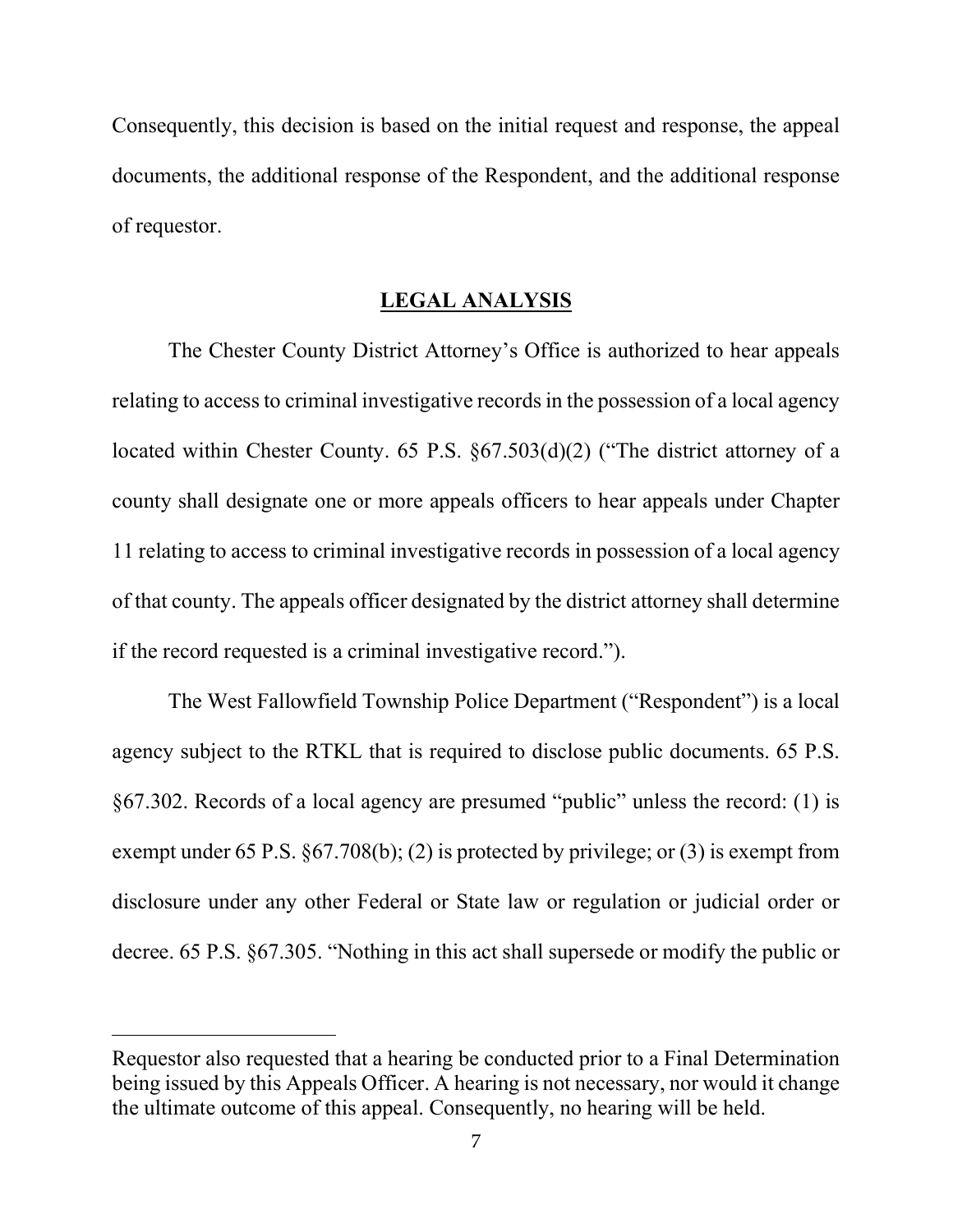nonpublic nature of a record or document established in Federal or State law, regulation or judicial order or decree." 65 P.S. §67.306.

 The Respondent bears the burden of proving, by a preponderance of the evidence, that the document requested is exempt from public access. 65 P.S.  $\S67.708(a)(1)$ . A preponderance of the evidence standard is the lowest evidentiary standard. The preponderance of evidence standard is defined as the greater weight of the evidence, i.e., to tip a scale slightly is the criteria or requirement for preponderance of the evidence. Commonwealth v. Brown, 567 Pa. 272, 284, 786 A.2d 961, 968 (2001), cert. denied, 537 U.S. 1187, 123 S.Ct. 1351, 154 L.Ed.2d 1018 (2003). "A 'preponderance of the evidence' is defined as 'the greater weight of the evidence ... evidence that has the most convincing force; superior evidentiary weight that, though not sufficient to free the mind wholly from all reasonable doubt, is still sufficient to incline a fair and impartial mind to one side of the issue rather than the other....' Black's Law Dictionary 1301 (9th ed. 2009)." Mitchell v. Office of Open Records, 997 A.2d 1262, 1264 n.3 (Pa. Cmwlth. 2010); See also Commonwealth v. Williams, 532 Pa. 265, 284-286, 615 A.2d 716, 726 (1992) (preponderance of the evidence in essence is proof that something is more likely than not).

 On February 4, 2022, the Respondent submitted a response which included two affidavits from West Fallowfield Township Police Chief Erich Hughes, who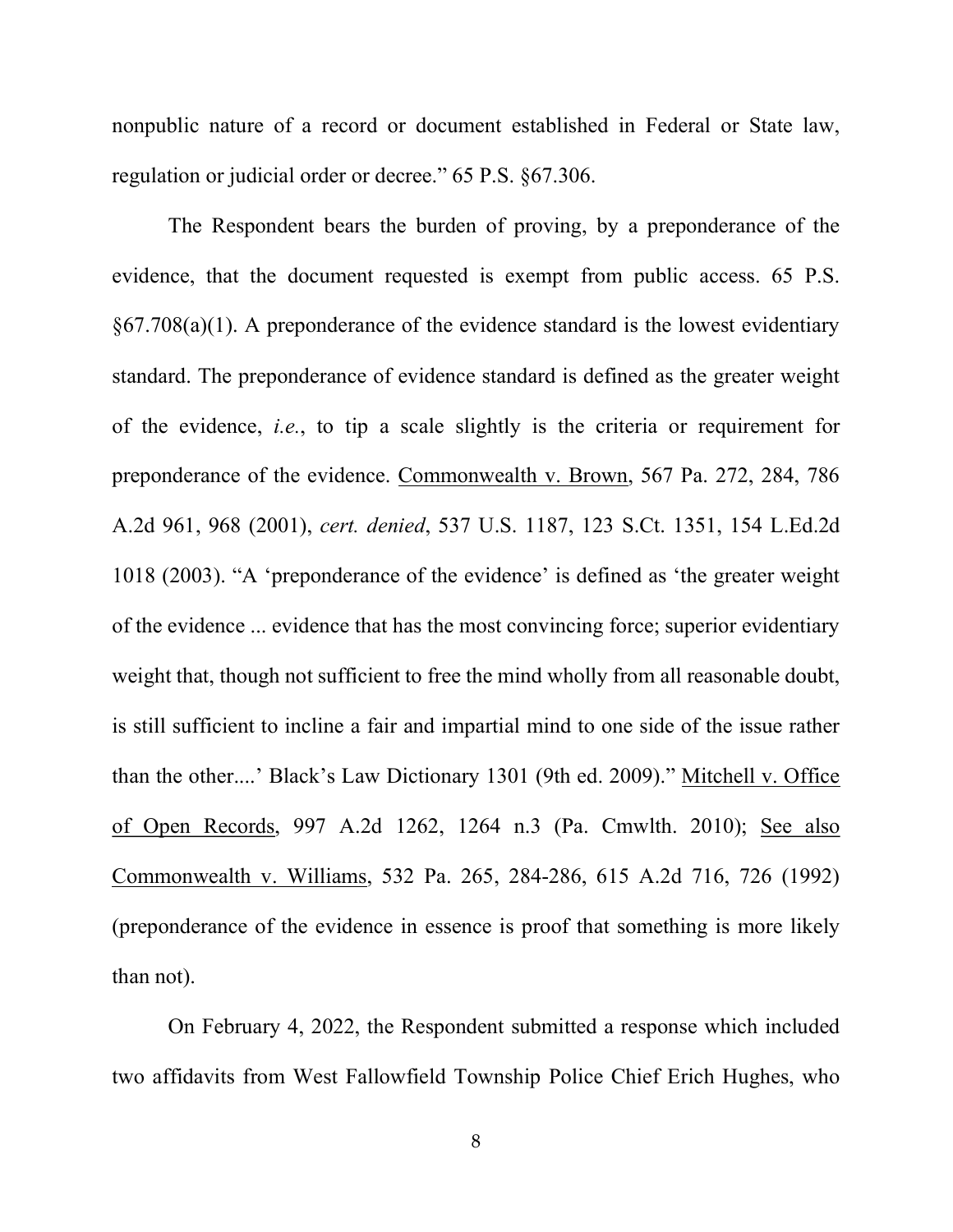serves as the Deputy Open Records Officer for the Downingtown Borough Police

Department.<sup>2</sup> The first affidavit, dated November 23, 2021, stated:

I, Eric Hughes, Police Chief, as the Open Records Officer of the West Fallowfield Township Police Department ("Department"), Chester County, make this statement under penalty of perjury as more set forth in 18 Pa.C.S. § 4904.

I attest that:

1. I serve as Police Chief of the Department and the Open Records Officer of the Department, through which I have knowledge of and access to any documents potentially responsive to the underlying request.

2. The Department is a law enforcement agency.

3. Part of my and the Department's official duties is to investigate incidents that result in death within the Township.

4. On or about September 13, 2021, an incident occurred involving Sullivan DeStefano and a low mower rented from Gap Power Rentals Plus, LLC, resulting in the death of Mr. DeStefano.

5. The Department conducted criminal and non-criminal investigations into this incident.

6. As part of the investigations, the Department took pictures of the subject law mower and incident scene, investigated the underlying incident, and produced an Investigative Report.

7. On November 10, 2021, I received Nicholas Hubner's request for records related to the September 13, 2021 incident.

8. In receiving Mr. Hubner's request, I performed a good faith search of Department records for documentation that would

 $2$  Both affidavits were originally submitted to the Office of Open Records.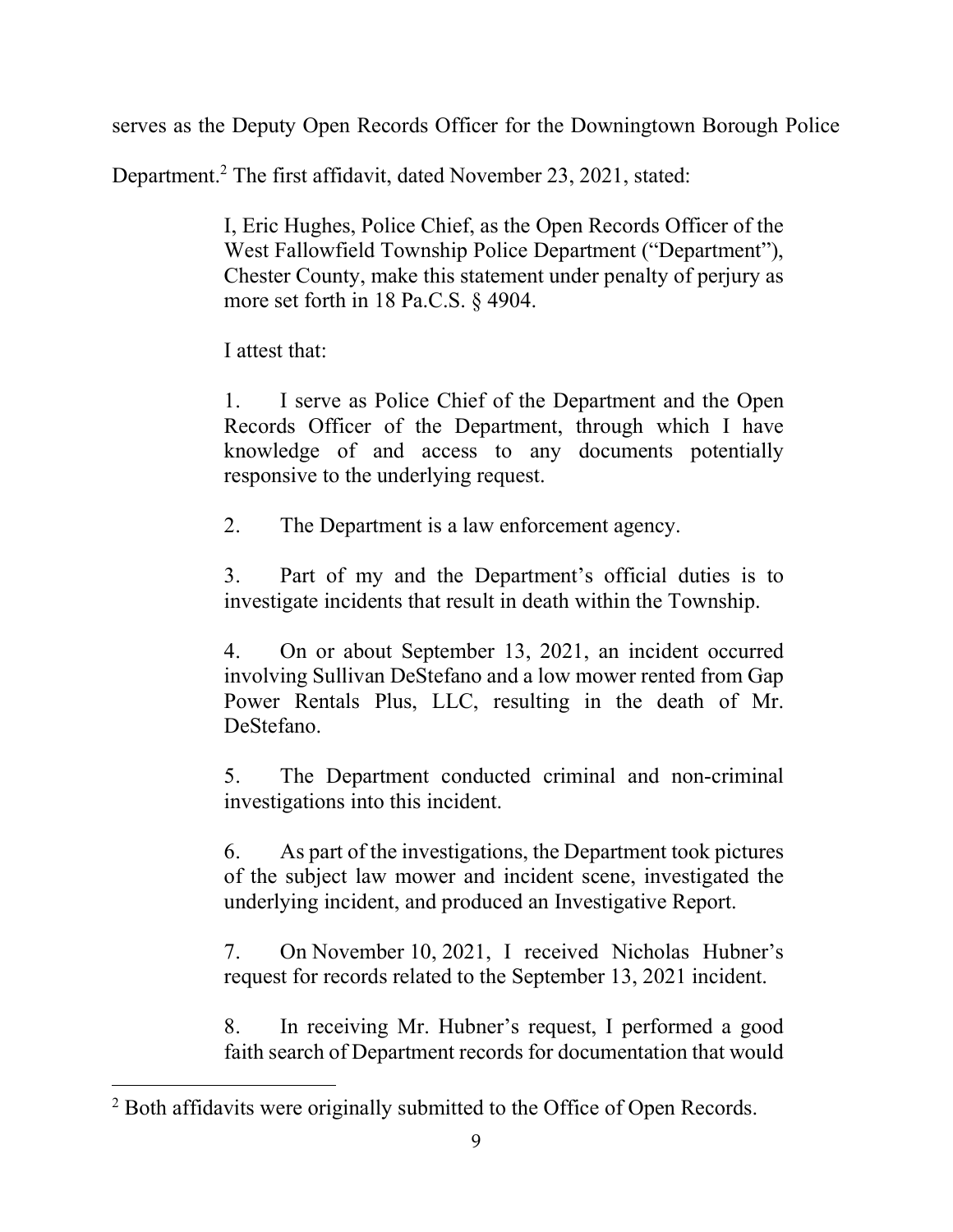fit within the scope of the request that were not exempt from disclosure pursuant to the Right-to-Know Law ("RTKL").

9. I provided a written decision to Mr. Hubner on November 16, 2021, noting that his request was denied as any documents are exempt pursuant to Sections 708(b)(16) and 708(b)(17) of the RTKL.

10. The only documents responsive to Mr. Hubner's request are investigative materials, notes, and reports related to criminal and non-criminal investigations, which are specifically exempt from disclosure pursuant to Sections  $708(b)(16)$  and  $708(b)(17)$ of the RTKL.

11. The Department has no other documents responsive to the request that could be located after a good faith search.

November 23, 2021, Affidavit of Open Records Officer Chief Eric Hughes, at  $1 - 2$ .

The second supplemental affidavit stated:

I, Eric Hughes, Police Chief, as the Open Records Officer of the West Fallowfield Township Police Department ("Department"), Chester County, make this statement under penalty of perjury as more set forth in 18 Pa.C.S. § 4904.

I attest that:

1. The Department's investigation into the September 13, 2021 incident began as a non-criminal investigation.

2. The Department's non-criminal investigation was converted into a criminal investigation as the matter progressed, given the information learned during the investigation.

3. Only one Investigative Report was prepared as part of the Department's investigation into the September 13, 2021 incident.

4. The Report is comprised of the notes of the officer, the investigative materials and photos, victim information, etc.,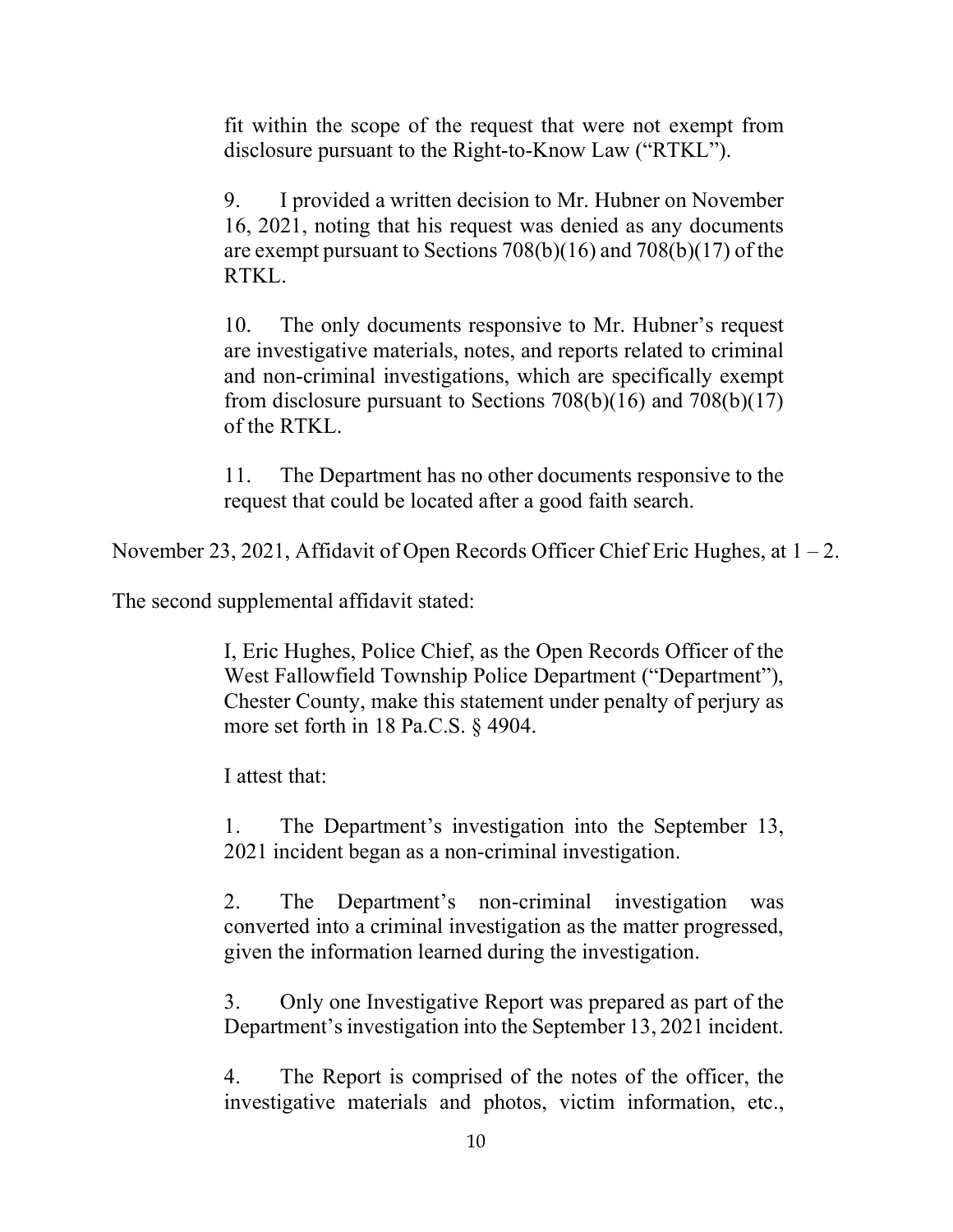which would reveal the institution, progress and result of the Department's investigation.

January 12, 2022, Supplemental Affidavit of Open Records Officer Chief Eric Hughes, at 1.

 Under the RTKL, an affidavit may serve as sufficient evidence to support an appeals officer's decision. Office of Governor v. Davis, 122 A.3d 1185, 1194 (Pa.Cmwlth. 2015); Sherry v. Radnor Twp. Sch. Dist., 20 A.3d 515, 520-21 (Pa. Commw. Ct. 2011); Moore v. Office of Open Records, 992 A.2d 907, 909 (Pa. Commw. Ct. 2010) (affidavit suffices to establish nonexistence of records). In the absence of any evidence that a Respondent has acted in bad faith, the averments in an affidavit should be accepted as true. McGowan v. Pa. Dep't of Envtl. Prot, 103 A.3d 374, 382-83 (Pa. Commw. Ct. 2014); Office of the Governor v. Scolforo, 65 A.3d 1095, 1103 (Pa. Commw. Ct. 2013).

On February 10, 2022, Requestor submitted a response which stated in part:

The objective of the Right to Know Law ("RTKL," 65 P.S. 67.101, et. seq.) is to empower citizens by affording them access to information concerning the activities of their government. West v. City of Allentown, OOR Docket No. AP 2021-1924, p. 2. Moreover, "this important open-government law is designed to promote access to official government information in order to prohibit secrets, scrutinize the actions of public officials and make public officials accountable for their actions." Id. (internal citations omitted). But the Department denied Gap Power's request for records submitted under the RTKL and refused to produce any documents

. . .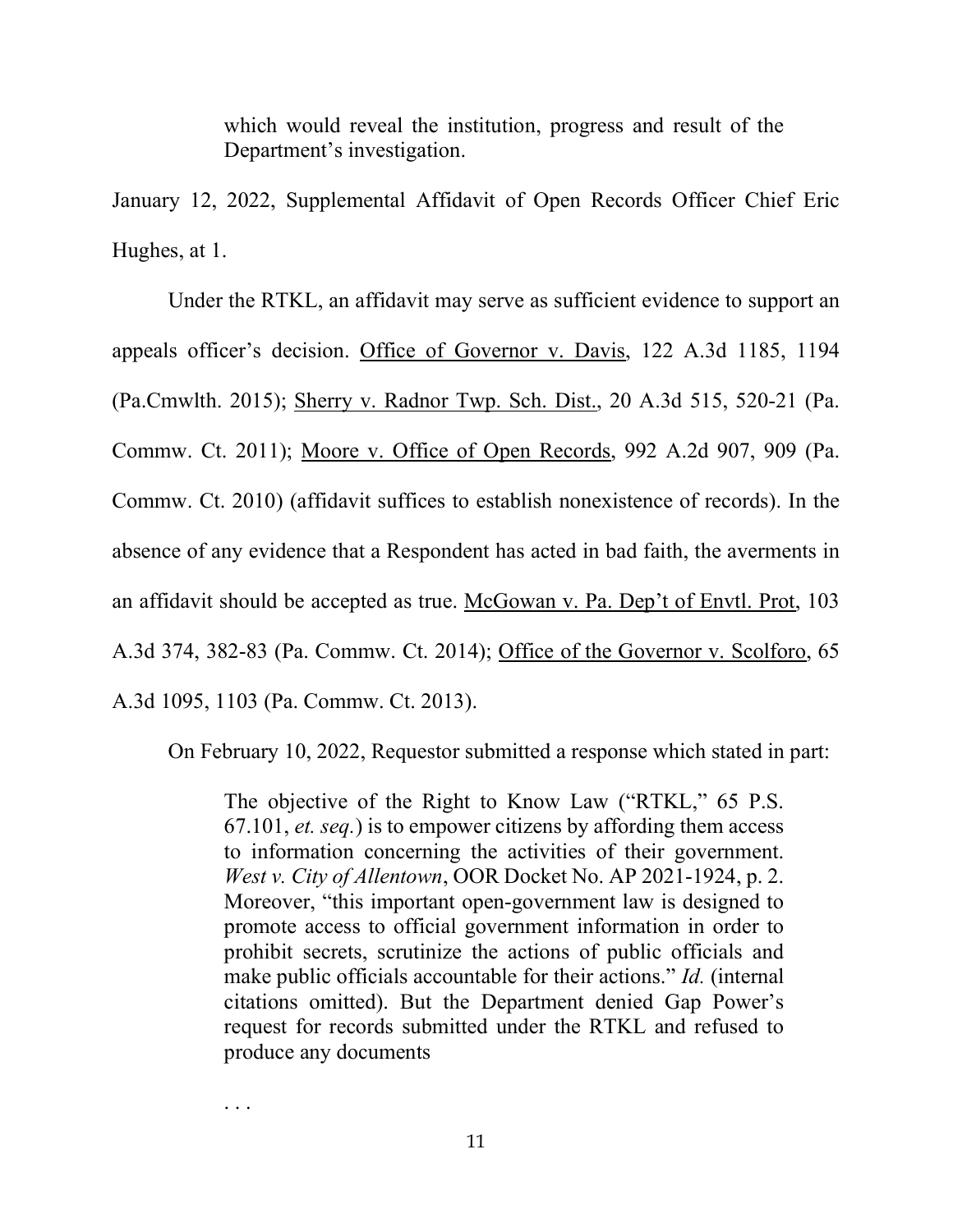In support of the exception, the Department submitted an Affidavit of Chief Eric Hughes (Nov. 23, 2021) and a Supplemental Affidavit from Chief Hughes (Jan. 12, 2022). While affidavits are acceptable, "an agency must provide more than a conclusory affidavit that merely repeats that language of Sections 503(d) and 708(b)16)." West v. City of Allentown, OOR Docket No. AP 2021-1924, p. 4. Importantly, Chief Hughes' Supplemental Affidavit states, "[t]he Report is comprised of the notes of the officer, the investigative materials and photos, victim information, *etc.*" Hughes, Supp. Aff.  $\P$  4 (emphasis added). Setting aside the fact that the affidavit simply repeats the statutory language, we are left to speculate at what else it contains based on the inclusion of "etc." or whether a searching inquiry was made. It is also unclear whether the Report, or other documents, contain non-criminal witness statements or interviews of Gap Power representatives; statements that Gap Power are entitled to review. For the same reasons, the Department's reliance on the Criminal History Record Information Act, ("CHRIA"), 18 Pa.C.S. §§ 9101-99183, is misplaced. Without knowing the full contents of the Record, or other documents relied upon in creating the Record, it is not correct to claim exemption from disclosure under the CHRIA. See Coley v. Phila. Dist. Attorney's Office, 77 A.3d 694, 697-699 (Pa. Commw. Ct. Oct. 7, 2013).

The Department must, at the very least, produce a redacted version of the "Report." Section 706 of the RTKL expressly requires an agency to redact information not subject to public access from a public record. 65 P.S. § 67.706. In other words, even if the unredacted Report contains documentation of a criminal investigation, a redacted version would not, and it must be produced. See Pa. State Police v. Grove, 640 Pa. 1, 31-32 (Pa. 2017).

. . .

Additionally, any information or documents that the Department failed to disclose based on the non-criminal investigation exception is no longer applicable and must be produced.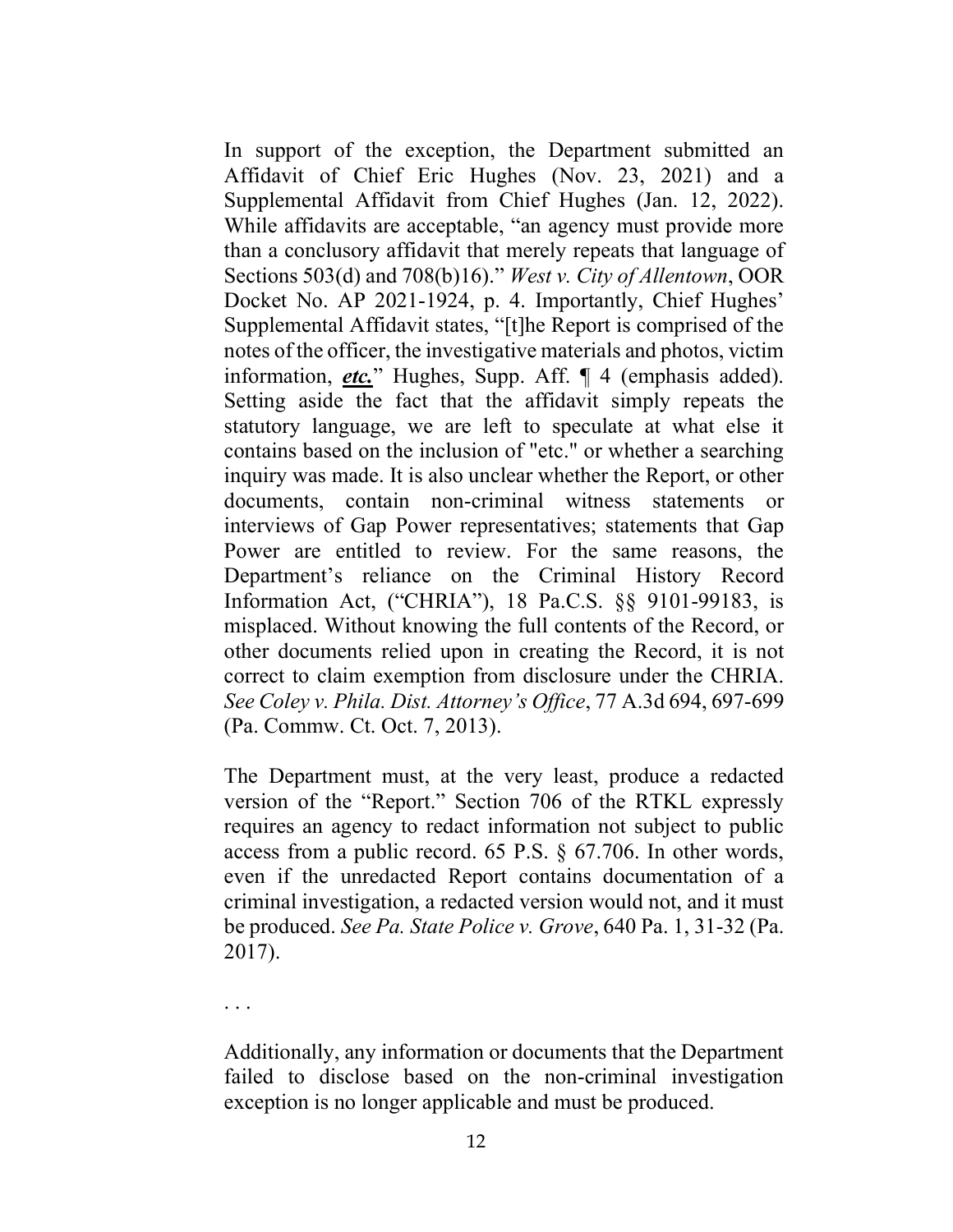Moreover, Gap Power's request was broad enough to include more than just reports or photographs. Gap Power's request can reasonably be interpreted to include personnel logs, blotter information, 911 records, or any other record related to the September 13, 2021 incident in the possession of the Department that did not necessarily make its way into the "Report" or, if it did, that is not protected from dissemination.

February 10, 2022, Response of Requestor, at  $1 - 3$  (emphasis in original).

 Based on a careful review of all of the evidence provided, the Respondent has met its burden of proof as to what documents it possesses, and that they are criminal investigative records and exempt from disclosure.

The RTKL provides that records of an agency (relating to) or (resulting in)

a criminal investigation, such as investigative materials, notes, correspondence,

videos, reports, and records, may be withheld as exempt. 65 P.S. §67.708(b), titled,

"Exceptions for public records", provides in part as follows:

…

(b) Exceptions. -- Except as provided in subsections (c) and (d), the following are exempt from access by a requester under this act:

(16) A record of an agency relating to or resulting in a criminal investigation, including:

(i) Complaints of potential criminal conduct other than a private criminal complaint.

(ii) Investigative materials, notes, correspondence, videos and reports.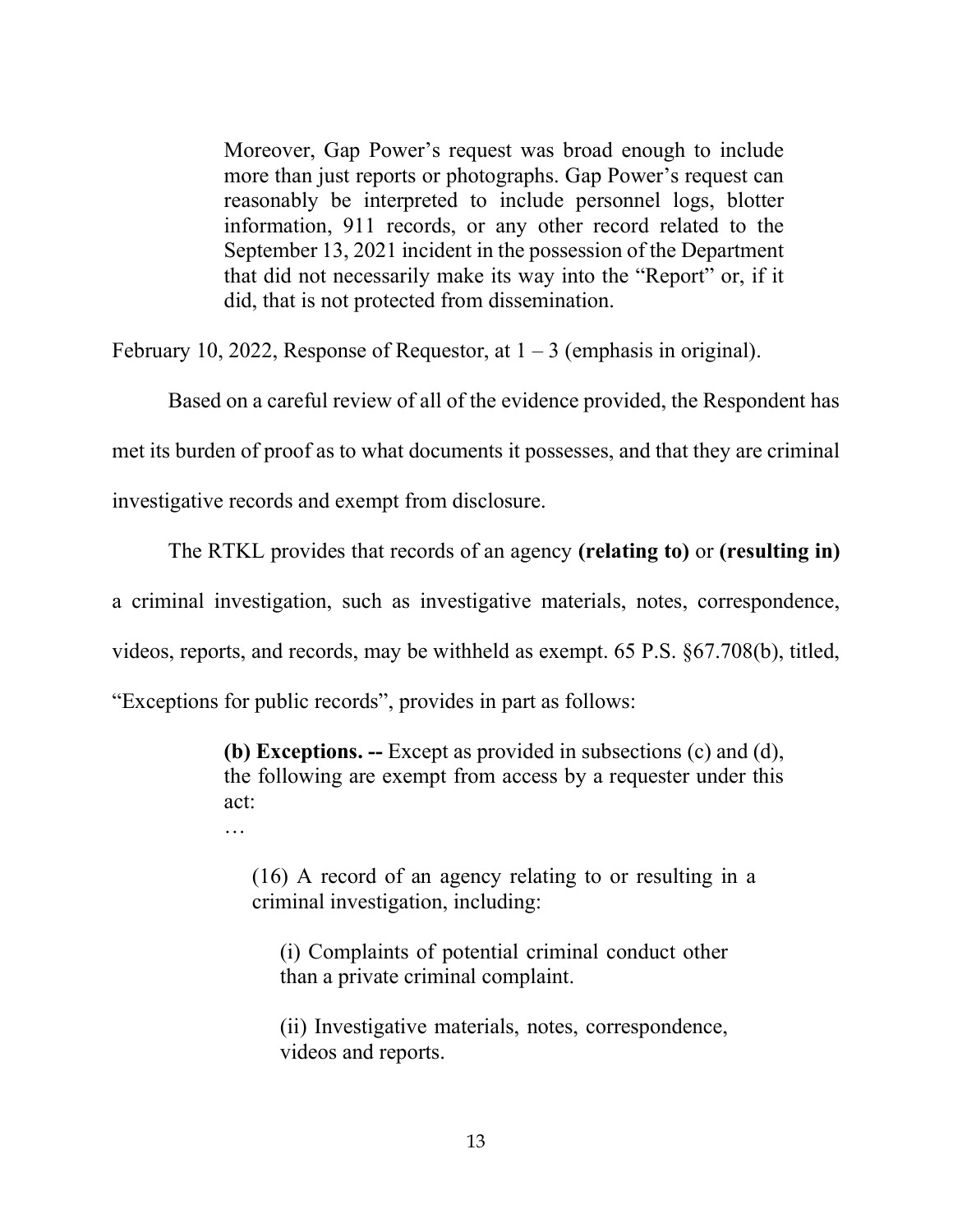(iii) A record that includes the identity of a confidential source or the identity of a suspect who has not been charged with an offense to whom confidentiality has been promised.

(iv) A record that includes information made confidential by law or court order.

(v) Victim information, including any information that would jeopardize the safety of the victim.

(vi) A record that, if disclosed, would do any of the following:

(A) Reveal the institution, progress or result of a criminal investigation, except the filing of criminal charges.

(B) Deprive a person of the right to a fair trial or an impartial adjudication.

(C) Impair the ability to locate a defendant or codefendant.

(D) Hinder an agency's ability to secure an arrest, prosecution or conviction.

(E) Endanger the life or physical safety of an individual.

This paragraph shall not apply to information contained in a police blotter as defined in 18 Pa.C.S. § 9102 (relating to definitions) and utilized or maintained by the Pennsylvania State Police, local, campus, transit or port authority police department or other law enforcement agency or in a traffic report except as provided under 75 Pa.C.S. § 3754(b) (relating to accident prevention investigations).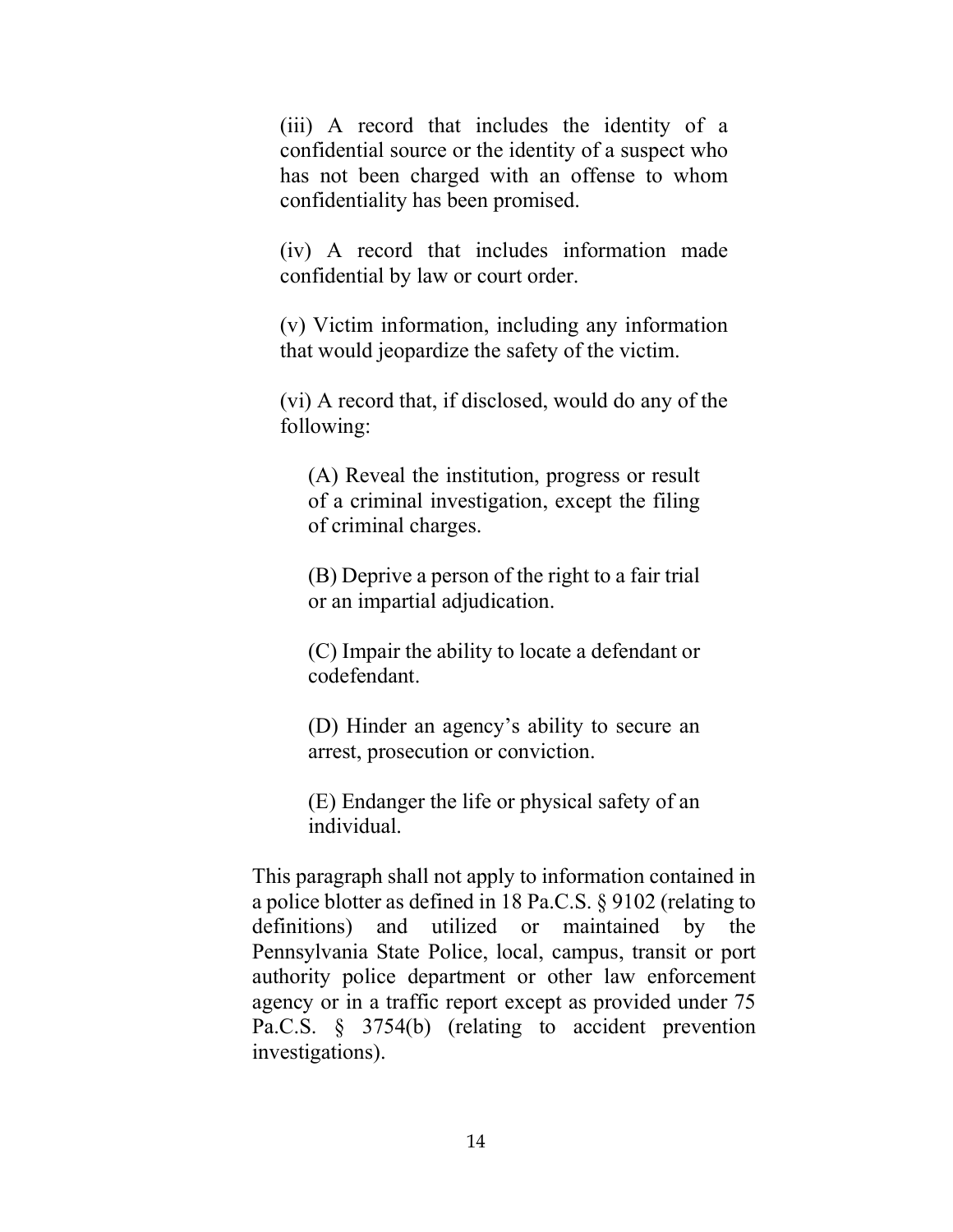65 P.S. §67.708(b). A 'Police Blotter' is defined as "A chronological listing of arrests, usually documented contemporaneous with the incident, which may include, but is not limited to, the name and address of the individual charged and the alleged offenses." 18 Pa. C.S.A. §9102 ("Police blotter"). 'Investigative Information' is defined as "Information assembled as a result of the performance of any inquiry, formal or informal, into a criminal incident or an allegation of criminal wrongdoing and may include modus operandi information." 18 Pa. C.S.A. §9102 ("Investigative information").

 In Pennsylvania State Police v. Office of Open Records, 5 A.3d 473 (Pa. Cmwlth. 2010), the en banc Commonwealth Court found an incident report exempt from disclosure pursuant to 65 P.S. §67.708(b)(16). The Court held that the incident report was not a public record because the incident report was not the equivalent of a police blotter under the RTKL and the Criminal History Records Information Act ("CHRIA").

 In Pennsylvania State Police v. Grove, 640 Pa. 1, 161 A.3d 877 (2017), the Supreme Court discussed the definition of "criminal investigative records", in part:

> The RTKL requires Commonwealth agencies to provide access to public records upon request. 65 P.S. § 67.301 ("A Commonwealth agency shall provide public records in accordance with this act."). Section 102 of the RTKL defines a "public record" as: "A record, including a financial record, of a Commonwealth or local agency that: (1) is not exempt under section 708; (2) is not exempt from being disclosed under any other Federal or State law or regulation or judicial order or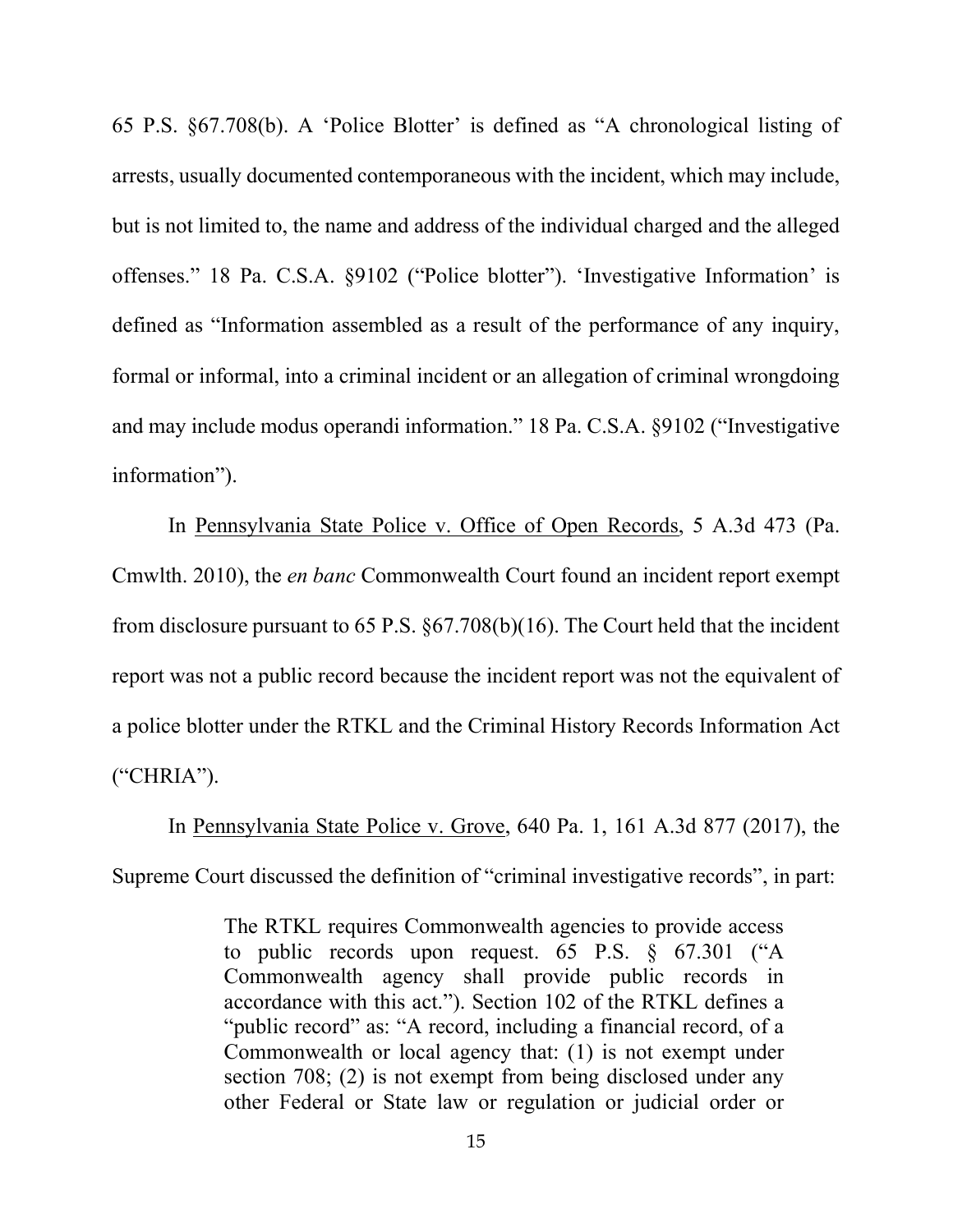decree; or (3) is not protected by a privilege." 65 P.S. § 67.102. A "record" is further defined under the RTKL as:

Information, regardless of physical form or characteristics, that documents a transaction or activity of an agency and that is created, received or retained pursuant to law or in connection with a transaction, business or activity of the agency. The term includes a document, paper, letter, map, book, tape, photograph, film or sound recording, information stored or maintained electronically and a dataprocessed or image-processed document.

Id. There is no dispute that MVRs are public records of an agency as defined in the RTKL and thus subject to public disclosure unless some exemption applies. We consider whether MVRs generally, and the video portions of Trooper Vanorden and Trooper Thomas's MVRs in this matter specifically, qualify under an enumerated exemption to disclosure described in Section 708(b)(16) of the RTKL regarding "criminal investigative records."

…

Under the Statutory Construction Act, where the words or phrases at issue are undefined by the statute itself, we must construe the words and phrases according to their plain meaning and common usage. 1 Pa.C.S. § 1903(a). The RTKL does not define the central phrase "criminal investigation" as used in Section  $708(16)(b)(ii)$ . The plain meaning of a "criminal" investigation" clearly and obviously refers to an official inquiry into a possible crime. See, e.g.,  $htips://$ www.merriamwebster.com/dictionary/criminal (last visited Jan. 17, 2017) ("relating to crime or to the prosecution of suspects in a crime"); https://www.merriamwebster.com/ dictionary/investigation (last visited Jan. 17, 2017) ("to investigate" is "to observe or study by close examination and systematic inquiry," "to make a systematic examination;" or "to conduct an official inquiry").

The Commonwealth Court has previously opined that material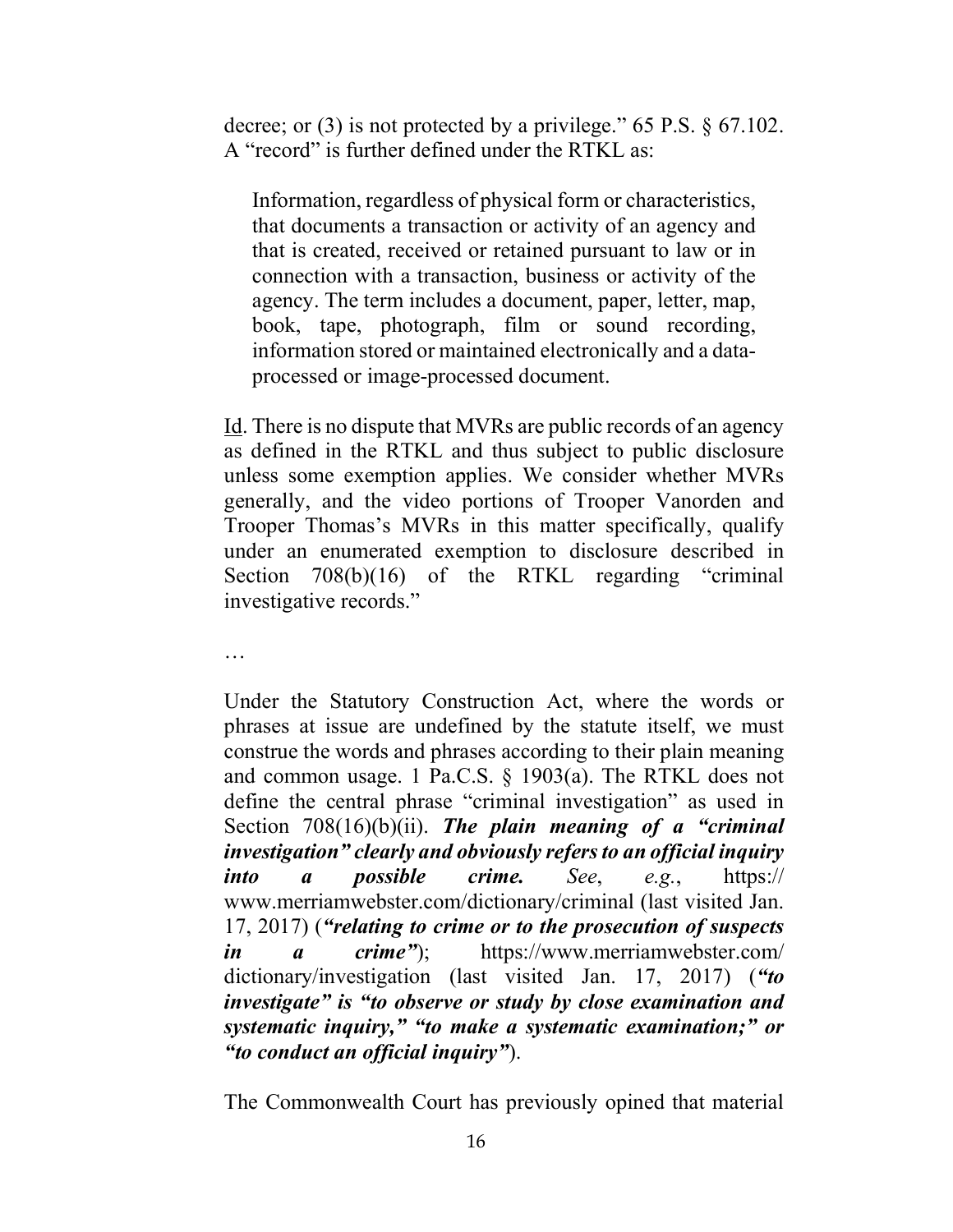exempt from disclosure as "criminal investigative information" under the RTKL includes: statements compiled by district attorneys, forensic reports, and reports of police, including notes of interviews with victims, suspects and witnesses assembled for the specific purpose of investigation. See, e.g., Barros v. Martin, 92 A.3d 1243, 1250 (Pa. Cmwlth. 2014) (criminal complaint file, forensic lab reports, polygraph reports and witness statements rise to level of criminal investigative information exempt from disclosure); Coley, 77 A.3d at 697 (witness statements compiled by District Attorney's office are criminal investigative records exempt from disclosure); Pennsylvania State Police v. Office of Open Records, 5 A.3d 473, 478–79 (Pa. Cmwlth. 2010) (incident report prepared by police with notes of interviews of alleged victims and perpetrators assembled during investigation exempt as criminal investigative information); Mitchell v. Office of Open Records, 997 A.2d 1262, 1265–66 (Pa. Cmwlth. 2010) (record pertaining to PSP's execution of search warrant was criminal investigation exempt from disclosure under Section 708 of the RTKL). With regard to the MVRs requested by Grove in this case, we must determine whether the video aspects generally depict a systematic inquiry or examination into a potential crime.

Grove, 640 Pa. at 24-26, 161 A.3d at 891–893 (emphasis added).

In Grove, as the RTKL does not define "criminal investigation" as used in §708(16)(b)(ii), the Supreme Court held that the term "criminal investigation" refers to an official inquiry into a possible crime. Grove, 640 Pa. at 24-26, 161 A.3d at 891–893. In Grove, the Supreme Court agreed with the Commonwealth Court and reaffirmed that witness interviews, interrogations, testing and other investigative work, are investigative information exempt from disclosure by §708(b)(16) of the RTKL and CHRIA. The Supreme Court also cited Commonwealth Court cases as some examples of "criminal investigative information" under the RTKL, which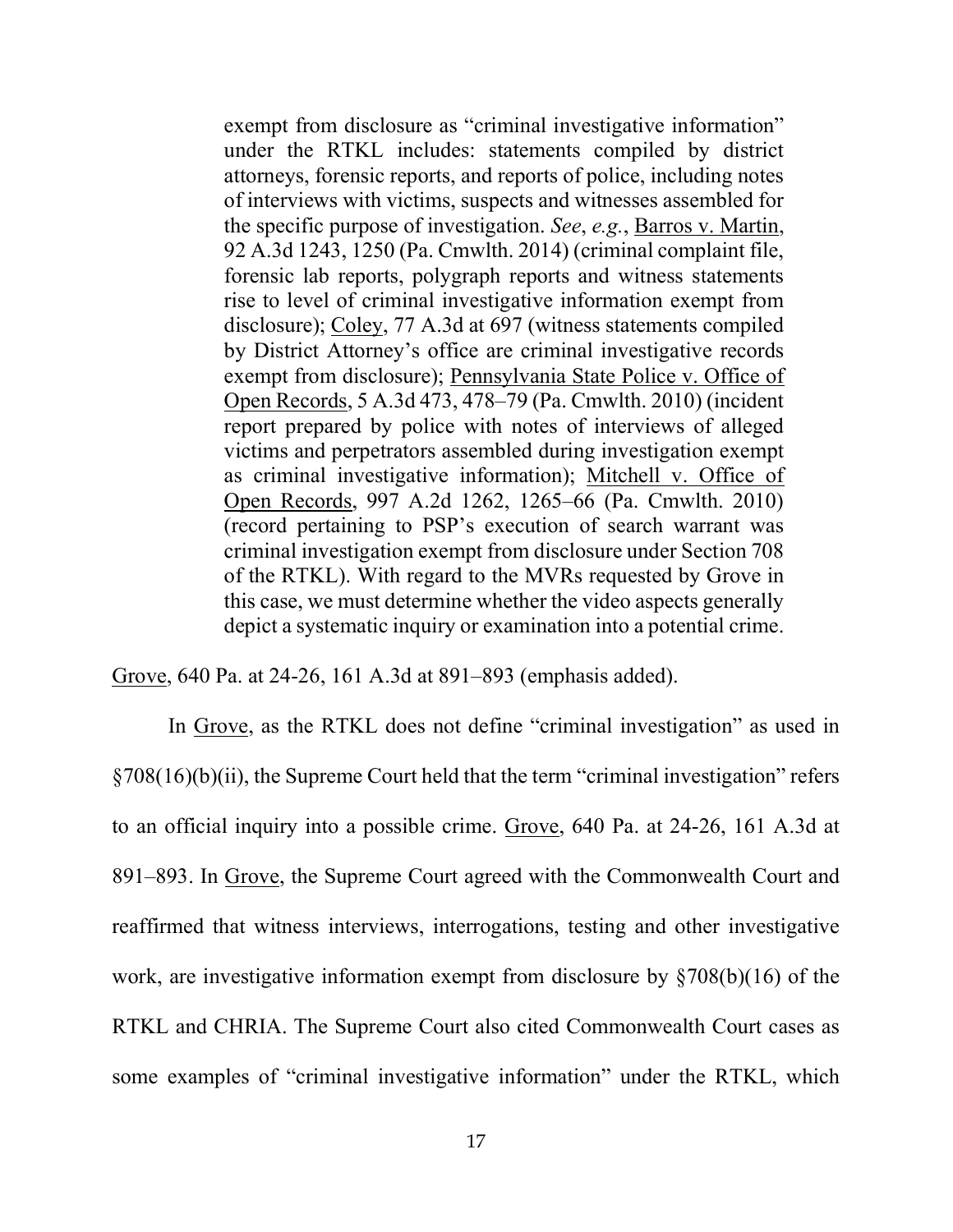included, but is not limited to: (1) statements compiled by district attorneys, (2) forensic reports, (3) police reports - including notes of interviews with victims, suspects, and witnesses assembled for the specific purpose of investigation, (4) criminal complaint file, (5) lab reports, (6) polygraph reports, (7) witness statements, and (8) records pertaining to execution of search warrant.<sup>3</sup>

 Pursuant to 65 P.S. §67.708(b)(16), records of an agency are exempt from access by a requester if the records relate to or result in a criminal investigation. When a party seeks to challenge an agency's refusal to release information by appealing that party must address any grounds stated by the agency for denying the request. Department of Corrections v. Office of Open Records, 18 A.3d 429, 434 (Pa. Cmwlth. 2011); Padgett v. Pennsylvania State Police, 73 A.3d 644, 647-648 (Pa. Cmwlth. 2013).

 $3 \text{ See also } 65 \text{ P.S. } §67.708(b)$  (i)-(vi) [A record of an agency relating to or resulting in a criminal investigation, includes: (i) Complaints of potential criminal conduct other than a private criminal complaint; (ii) Investigative materials, notes, correspondence, videos and reports; (iii) A record that includes the identity of a confidential source or the identity of a suspect who has not been charged with an offense to whom confidentiality has been promised; (iv) A record that includes information made confidential by law or court order; (v) Victim information, including any information that would jeopardize the safety of the victim; (vi) A record that, if disclosed, would do any of the following - (A) Reveal the institution, progress or result of a criminal investigation, except the filing of criminal charges, (B) Deprive a person of the right to a fair trial or an impartial adjudication, (C) Impair the ability to locate a defendant or codefendant, (D) Hinder an agency's ability to secure an arrest, prosecution or conviction, (E) Endanger the life or physical safety of an individual.].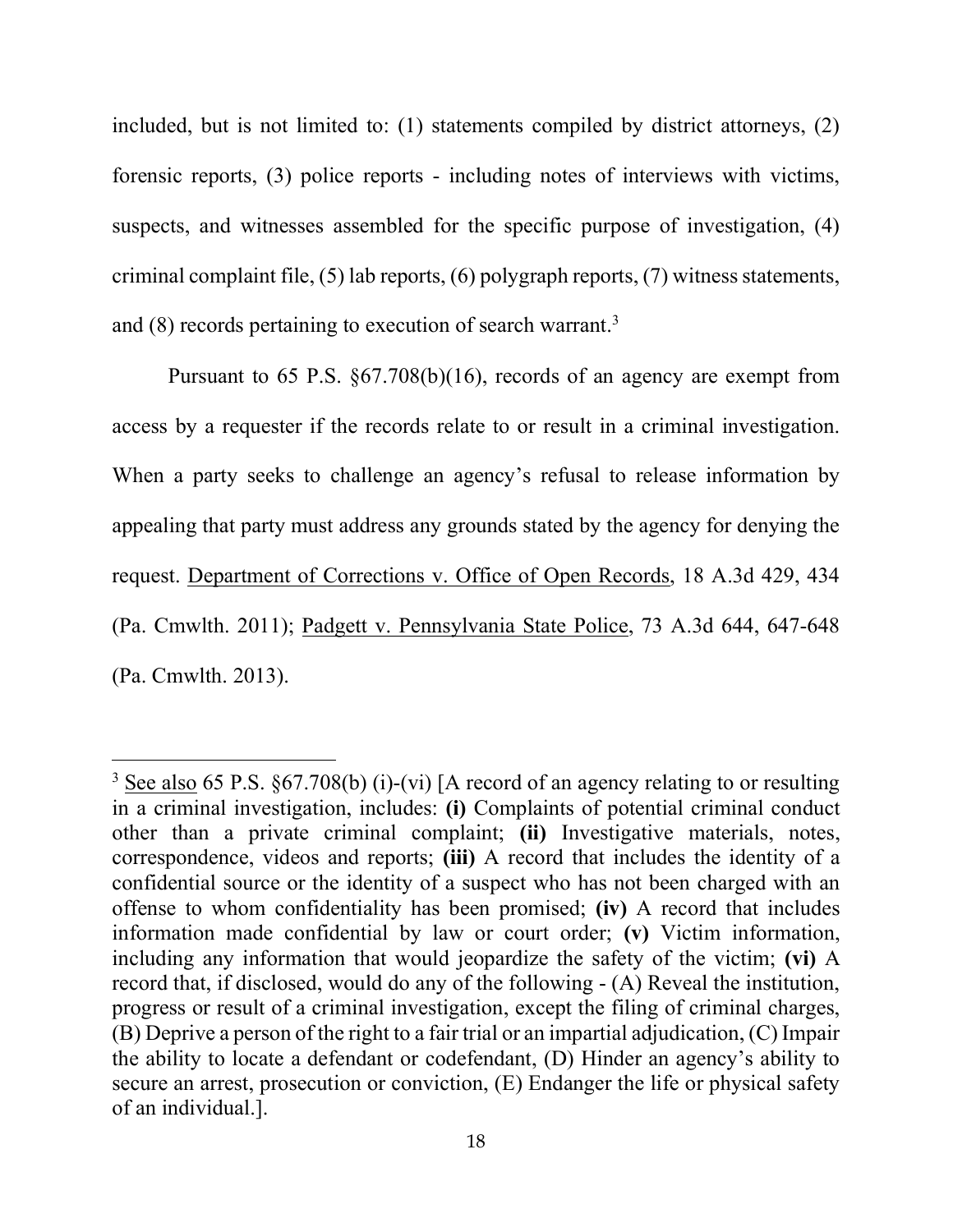In Department of Corrections v. Office of Open Records, 18 A.3d 429 (Pa.

Cmwlth. 2011), the Commonwealth Court stated in part:

Consequently, we agree with DOC that when a party seeks to challenge an agency's refusal to release information by appealing to Open Records, that party must "address any grounds stated by the agency for ... denying the request." This is a typical requirement in any process that aims to provide a forum for error correction. We do not see it as a particularly onerous requirement, whether the requester has the benefit of legal counsel or is pro se.

### DOC v. OOR, 18 A.3d at 434.

 As previously stated, Respondent, pursuant to 65 P.S. §67.708(b)(16)(ii) and 65 P.S.  $\S67.708(b)(16)(vi)(A)$ , stated the requested records are exempt from access as the records relate to or result in a criminal investigation. When a party seeks to challenge an agency's refusal to release information by appealing that party must address any grounds stated by the agency for denying the request. Requester has not provided anything that the records do not relate to or have resulted in a criminal investigation.

 It is important to note that a requester's identity and motivation for making a request is not relevant, and his or her intended use for the information may not be grounds for granting or denying a request. See 65 P.S. §67.301(b), 65 P.S. §67.703. For example, although a criminal defendant may be entitled to receive certain criminal investigative records in discovery, he or she would not be entitled to receive the same criminal investigative record by a RTKL request. Moreover, civil and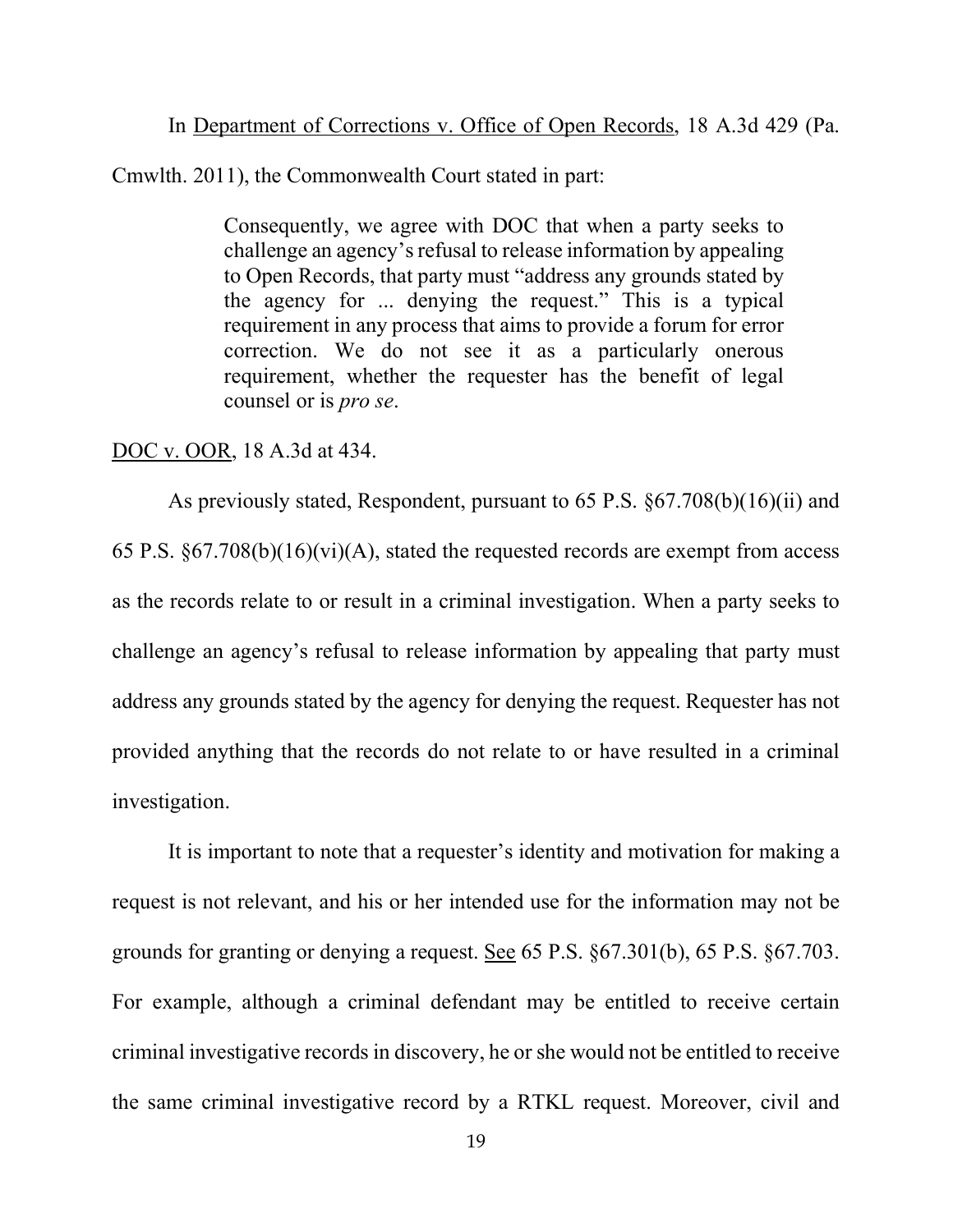criminal discovery law is not relevant to RTKL requests. The rights afforded a requester under the RTKL are constrained by the presumption and exemptions contained in the law itself. See 65 P.S. §67.305, 67.708. Discovery conducted in a civil or criminal case and a request made under the RTKL are wholly separate processes. Office of the Dist. Attorney of Philadelphia v. Bagwell, 155 A.3d 1119, 1139 (Pa. Cmwlth. 2017).

 Civil and criminal discovery law provides their own procedures and safeguards for the acquisition and use of potential evidence. However, once something is ruled available pursuant to a RTKL request, it is available to everyone, not just the current requesting party. Under the RTKL, the question is whether or not the requested documents are criminal investigative records. The requester and purpose for the request are irrelevant under the RTKL.

 In DiMartino v. Pennsylvania State Police, 2011 WL 10841570 (Pa. Cmwlth.  $2011$ ), the Commonwealth Court, in a memorandum opinion,  $4$  stated in part:

> As a final point, we note that, the requester's status as representative of Decedent's family has no bearing on whether the requested records are accessible through a RTKL request. We agree with the OOR that the RTKL must be construed without regard to the requester's identity. See, e.g., Section 301(b) of the RTKL, 65 P.S. § 67.301(b) (stating that an agency "may not deny a requester access to a public record due to the intended use of

<sup>&</sup>lt;sup>4</sup> DiMartino v. Pennsylvania State Police, 340 C.D. 2011, 2011 WL 10841570 (Pa. Cmwlth. 2011) is an unreported panel decision of the Commonwealth Court. As such, it may be cited for its persuasive value, but not as binding precedent. See Section 414 of the Commonwealth Court's Internal Operating Procedures.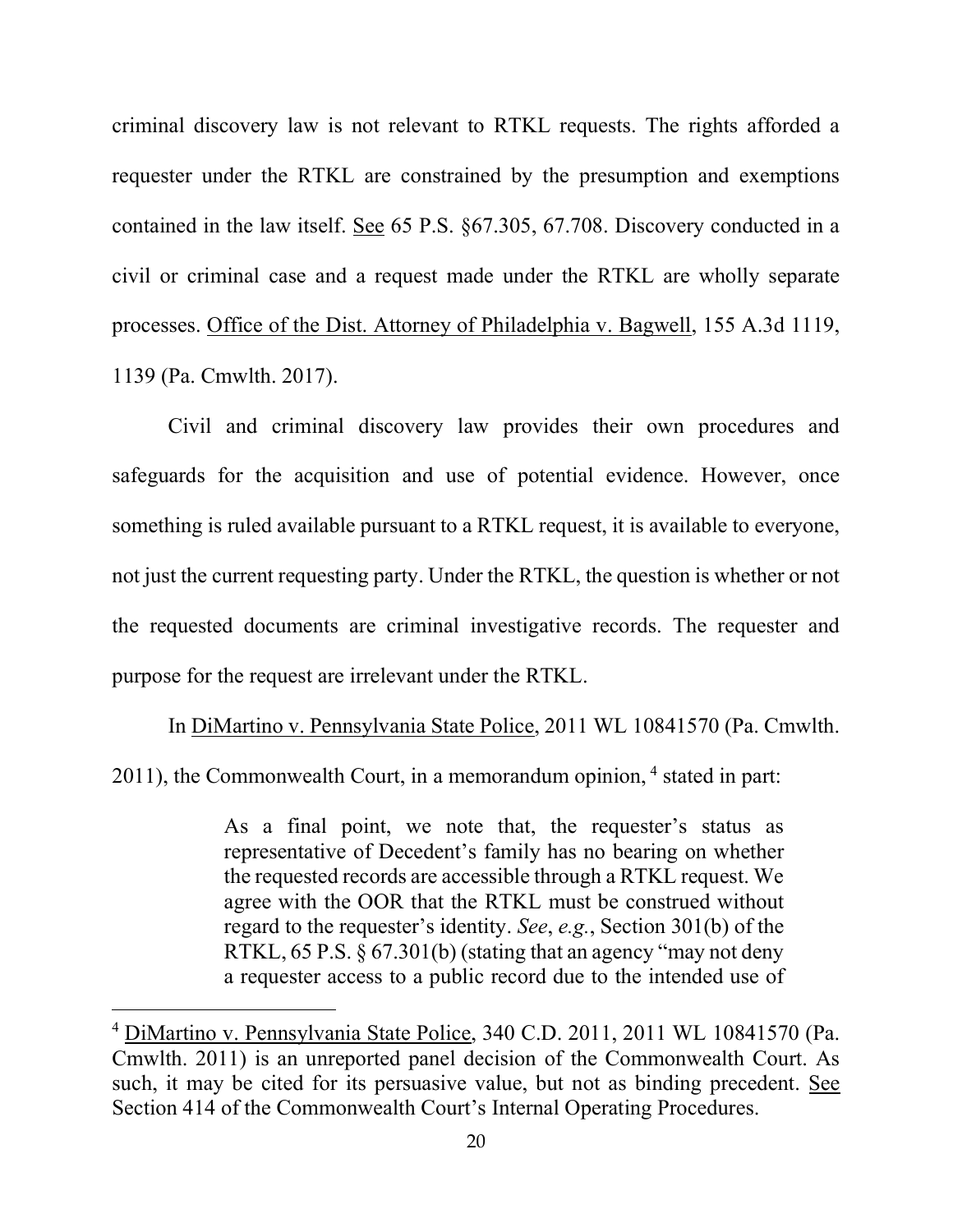the public record by the requester unless otherwise provided by law"); Weaver v. Dep't of Corr., 702 A.2d 370 (Pa. Cmwlth. 1997) (under the former Right–to–Know Act, the right to examine a public record is not based on whether the person requesting the disclosure is affected by the records or if her motives are pure in seeking them, but whether any person's rights are fixed); Furin v. Pittsburgh Sch. Dist., OOR Dkt. No. AP 2010–0181, 2010 PA OORD LEXIS 212 (Pa. OOR 2010) (finding records exempt under Section 708(b) regardless of status of person requesting them); Wheelock v. Dep't of Corr., OOR Dkt. No. AP 2009–0997, 2009 PA OORD LEXIS 725 (Pa. OOR 2009) (stating the only information available under the RTKL is a "public record" available to all citizens regardless of personal status or stake in requested information).

DiMartino at \*6 (footnote omitted). See also Mahoney v. Pennsylvania State Police,

339 C.D. 2011, 2011 WL 10841247 (Pa. Cmwlth. 2011).

In Hunsicker v. Pennsylvania State Police, 93 A.3d 911 (Pa. Cmwlth. 2014),

Requester (Hunsicker) appealed a Determination of the Office of Open Records

denying her request under the RTKL for access to Pennsylvania State Police records

regarding an investigation surrounding her brother's death, which involved a State

Trooper. In affirming the denial, the Commonwealth Court stated in part:

Requestor appealed the PSP's denial to the OOR contending that she lived with her brother for 35 years, that she was not a member of the general public but his sister, and that she should have special access to the information. The OOR denied her appeal because it failed to address agency grounds for denial of access and the appeal did not challenge the confidentiality of the records under CHRIA. This appeal followed.

On appeal, Requestor first contends that the materials she is requesting are referred to as an "incident" report, not an "investigative" report, implying that those records fall outside of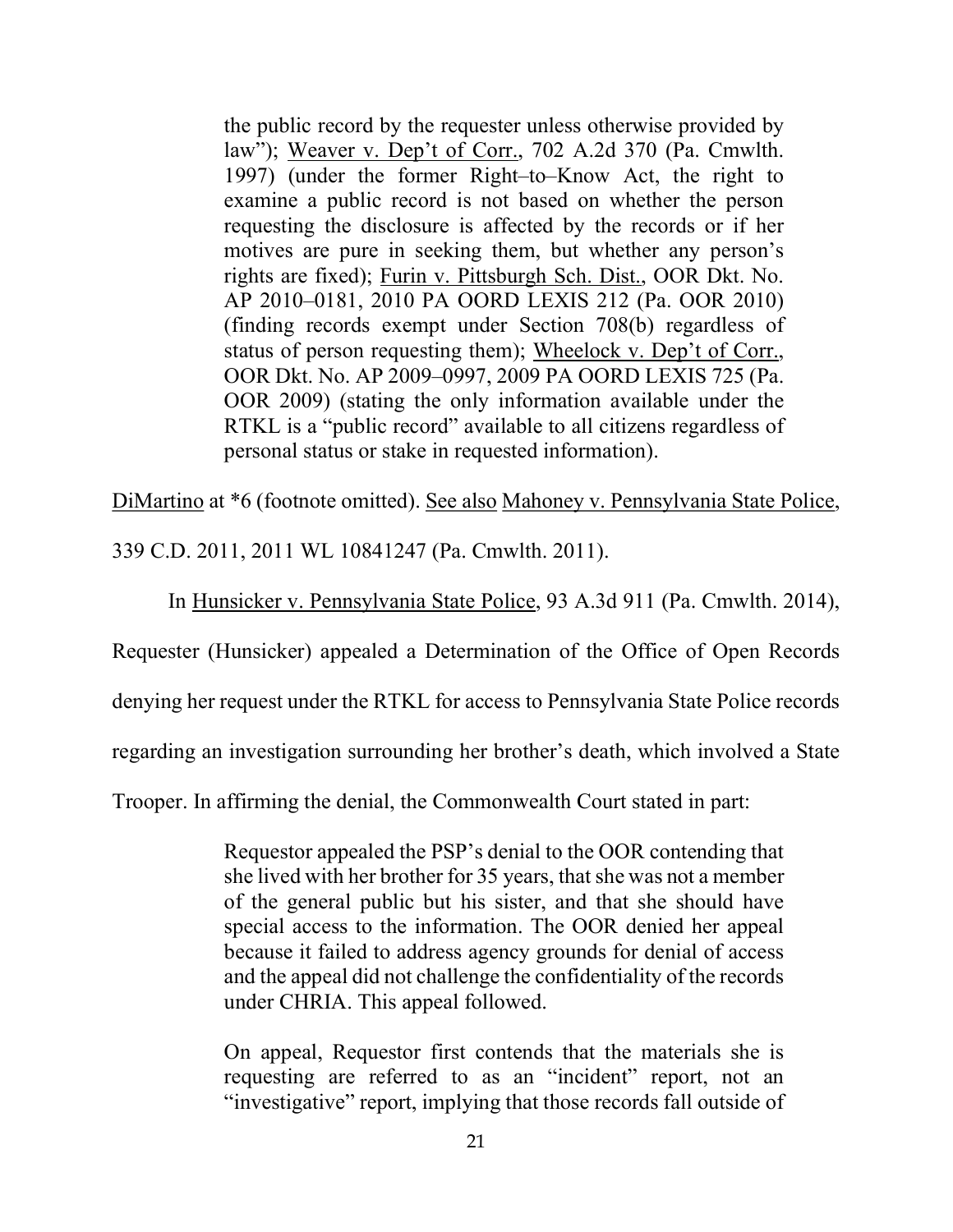the investigative exemption. An incident report normally refers to a report filed by the responding officers, not the entire investigative file, although, here, it appears that the investigative report was filed at the incident report number. In any event, no matter what is contained in an incident report, incident reports are considered investigative materials and are covered by that exemption. Pennsylvania State Police v. Office of Open Records, 5 A.3d 473, 479 (Pa. Cmwlth. 2010), appeal denied, [621] Pa. [685], 76 A.3d 540 (2013).

Even if the requested records fall within the investigative exception, Requestor contends that she is entitled to those records because she has a special need for them because, as Mr. Rotkewicz's sister, she needs to know what her brother did to cause a PSP Trooper to shoot him and to investigate a possible PSP "cover up." While we are sympathetic to Requestor's desire to understand her brother's death, her status as his sister and her reasons for requesting the records do not render records that fall within the investigative exemption accessible. Under the RTKL, whether the document is accessible is based only on whether a document is a public record, and, if so, whether it falls within an exemption that allows that it not be disclosed. The status of the individual requesting the record and the reason for the request, good or bad, are irrelevant as to whether a document must be made accessible under Section 301(b). See 65 P.S. § 67.301(b) (stating that an agency "may not deny a requester access to a public record due to the intended use of the public record by the requester unless otherwise provided by law.").

As a corollary to this argument, Requestor contends that the investigative file should be made accessible because portions of the withheld documents are already known to her, and that if any of the record contains information that falls within an exemption to disclosure, that information should be redacted and the records then be given to her. Again, for the reasons stated above, just because she purportedly knows some of the information contained in the documents is irrelevant as to whether a document must be made accessible. Moreover, her request that the documents be redacted to the extent the records contain exempt information is based on a premise that only certain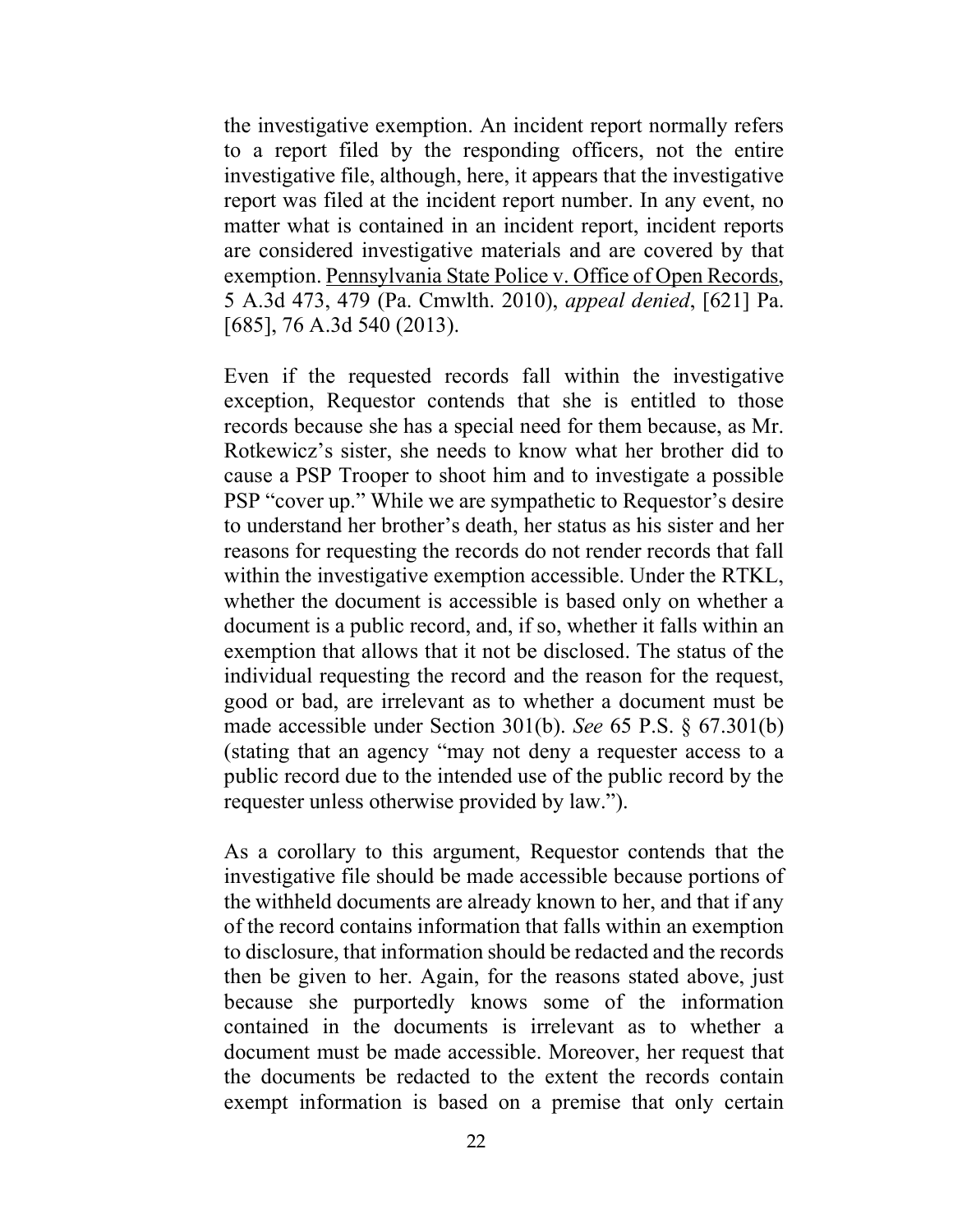information is exempt from disclosure when, under the investigative exemption, the entire investigative report falls within the investigative exemption. 65 P.S.  $\S$  67.706(b)(16); see also Pennsylvania State Police.

Finally Requestor contends that the PSP Trooper who investigated the incident assured her that she would receive that information. Even assuming that the assertion is true, an individual State Trooper does not have the authority to authorize the release of documents or make PSP RTKL determinations pursuant to Section 1102, 65 P.S. § 67.1102.

Hunsicker v. Pennsylvania State Police, 93 A.3d at 913-914 (footnote omitted).

 A criminal investigative record is anything that contains information assembled as a result of the performance of any inquiry, formal or informal, into a criminal incident or an allegation of criminal wrongdoing. The size, scope, or formality, of police inquiries are not relevant in determining if something is a criminal investigative record. Whether an arrest has occurred or whether a criminal investigation is ongoing or closed, are not relevant factors in determining if something is a criminal investigative record. Criminal investigative records remain exempt from disclosure under the RTKL even after the investigation is completed. Also, a record is not considered a public record if it is exempt under any other State or Federal Law, including the Criminal History Records Information Act. Moreover, the release of the requested documents also violates CHRIA. CHRIA prohibits "investigative information" "assembled as a result of the performance of any inquiry,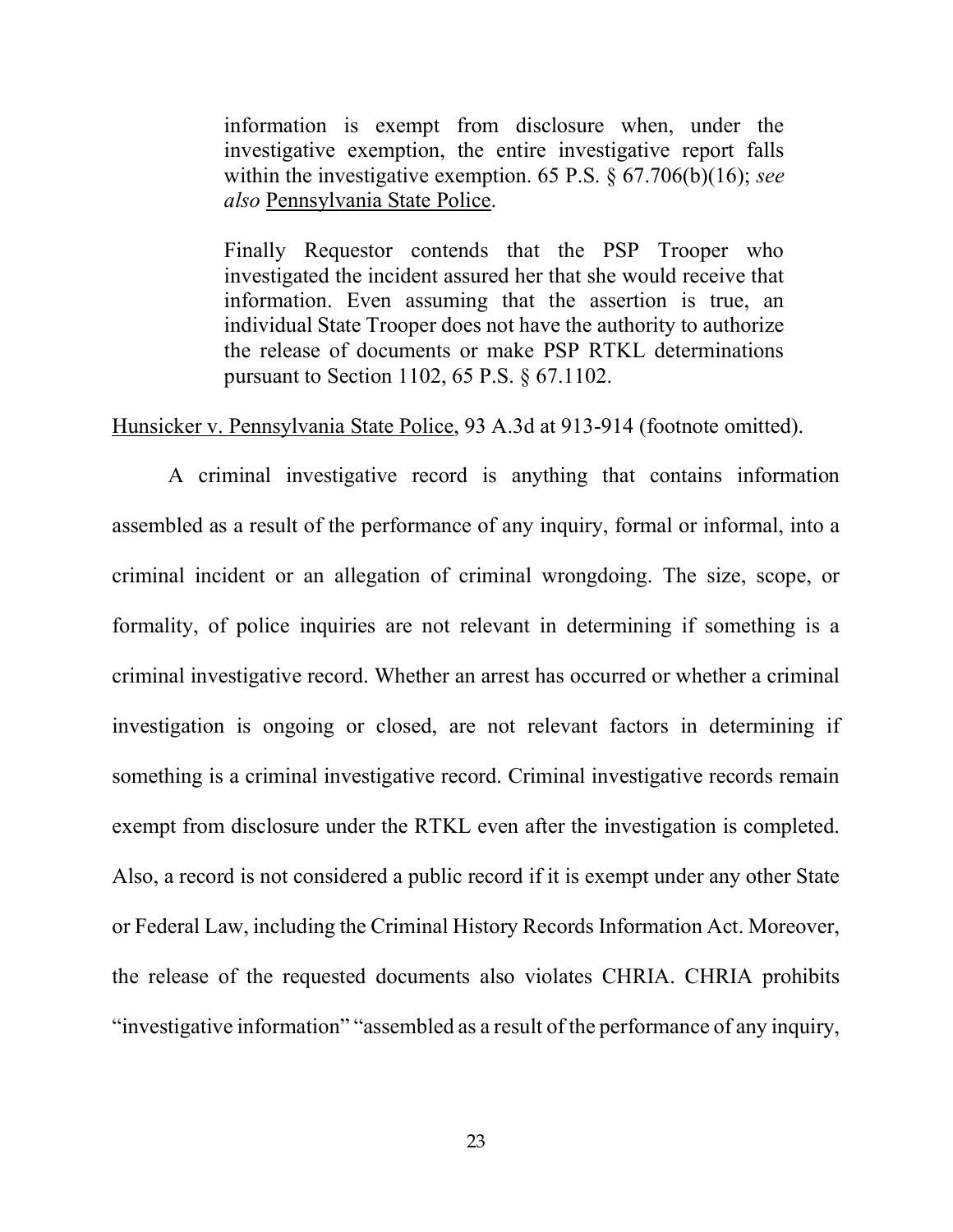formal or informal, into a criminal incident" from disclosure. 18 Pa. C.S.A. § 9102;

see also Pennsylvania State Police v. Kim, 150 A.3d 155, 160 (Pa. Cmwlth. 2016).

In Barros v. Martin, 92 A.3d 1243 (Pa. Cmwlth. 2014), appeal denied, 626

Pa. 701, 97 A.3d 745 (2014), the Commonwealth Court stated in part:

Thus, if a record, on its face, relates to a criminal investigation, it is exempt under the RTKL pursuant to Section 708(b)(16)(ii). See Coley v. Philadelphia Dist. Attorney's Office, 77 A.3d 694, 697 (Pa. Cmwlth. 2013); Mitchell v. Office of Open Records, 997 A.2d 1262, 1264 (Pa. Cmwlth. 2010). Criminal investigative records remain exempt from disclosure under the RTKL even after the investigation is completed. Sullivan v. City of Pittsburgh, Dep't of Pub. Safety, 127 Pa. Cmwlth. 339, 561 A.2d 863, 865 (1989).

Also, a record is not considered a public record under Section 102 of the RTKL if it is "exempt under any other State or Federal Law," including the CHRIA. See Coley, 77 A.3d at 697. Section 9106(c)(4) of the CHRIA, 18 Pa.C.S. § 9106(c)(4), provides that "investigative and treatment information shall not be disseminated to any department, agency or individual unless the department, agency or individual requesting the information is a criminal justice agency." The CHRIA defines "investigative" information" as "information assembled as a result of the performance of any inquiry, formal or informal, into a criminal incident or an allegation of criminal wrongdoing and may include modus operandi information." Section 9102 of the CHRIA, 18 Pa.C.S. § 9102.

Thus, the records requested by Barros - *i.e.*, the criminal complaint file, forensic lab reports, any confession and record of polygraph of Quinones, the "Communication Center Incident Review," the "Internal Police Wanted Notice," "Reports on individual mistakenly apprehended," and three signed witness statements - are protected from disclosure under both the RTKL and the CHRIA as records "relating to ... a criminal investigation" and "investigative information," respectively.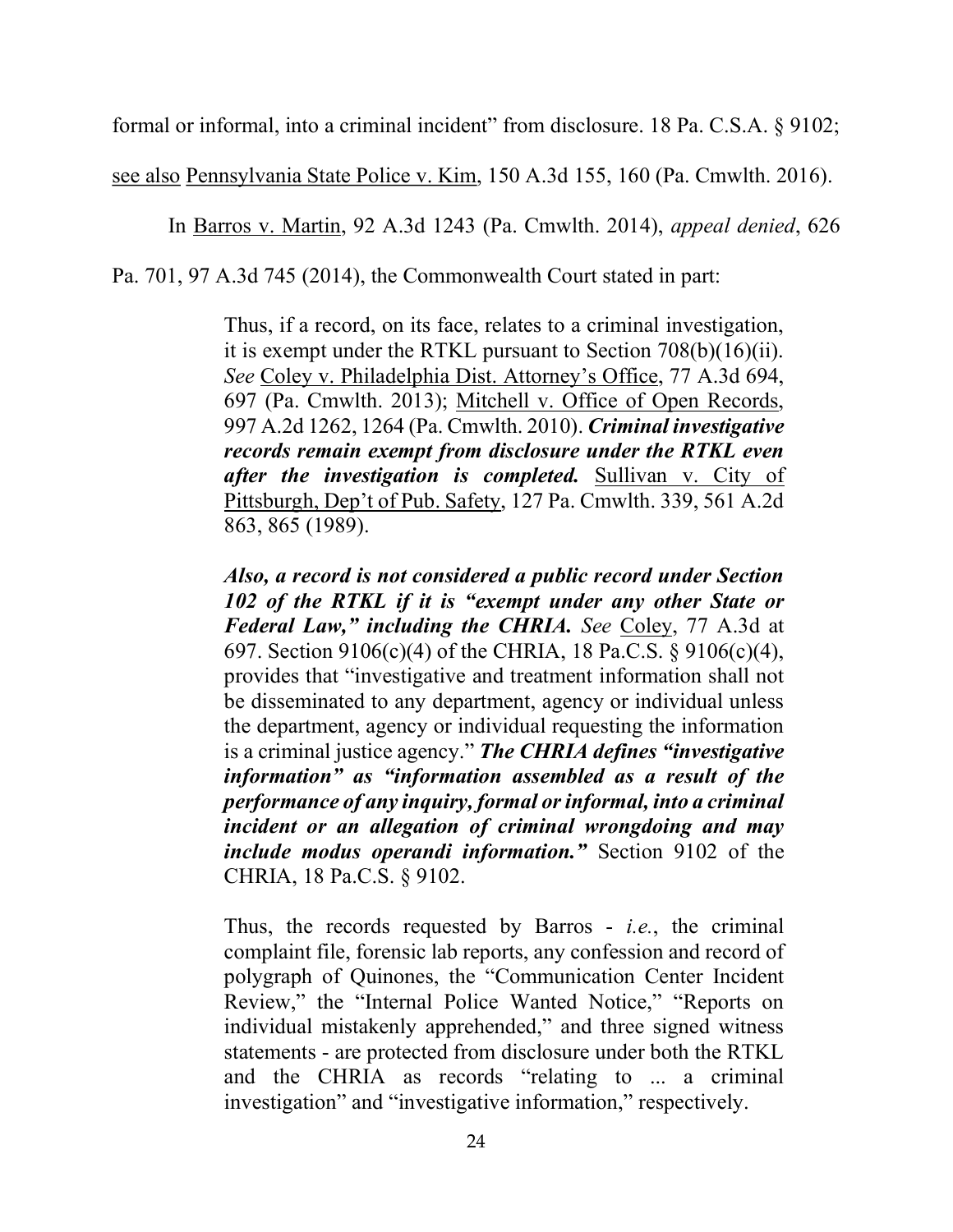Barros v. Martin, 92 A.3d at 1250 (emphasis added).

In Padgett v. Pennsylvania State Police, 73 A.3d 644 (Pa. Cmwlth. 2013), the

Commonwealth Court stated in part:

Pursuant to Section 1101(a) of the RTKL, "[t]he appeal shall state the grounds upon which the requester asserts that the record is a public record ... and shall address any grounds stated by the agency for delaying or denying the request." 65 P.S. § 67.1101(a). When a requester fails to state the records sought are public, or fails to address an agency's grounds for denial, the OOR properly dismisses the appeal. See Saunders v. Dep't of Corr., 48 A. 3d 540 (Pa. Cmwlth. 2012) (affirming OOR dismissal); Dep't of Corr. v. Office of Open Records, 18 A.3d 429 (Pa. Cmwlth. 2011) (holding an appeal that fails to sufficiently specify the reasons for appeal should be dismissed rather than addressed by OOR).

In Department of Corrections, we outlined the sufficiency requirements for an appeal under Section 1101(a) of the RTKL. At a minimum, a requester's appeal "must address any grounds stated by the agency ... for denying the request." Dep't of Corr., 18 A.3d at 434. We reasoned a minimally sufficient appeal is a condition precedent for OOR to consider a requester's challenge to an agency denial.

More recently, in Saunders, we explained Section 1101(a) of the RTKL requires a requester "to state why the records did not fall under the asserted exemptions and, thus, were public records subject to access." Id. at 543 (agency's citation to various subsections of the RTKL, without explanation or application of exceptions, triggers requester's burden to address exemption). Because Saunders failed to address the exemptions, we affirmed OOR's dismissal of the appeal.

In this case, Requester did not state the records are public, or address the exemptions PSP cited in its response and verification. Requester stated merely that the RTKL exceptions do not apply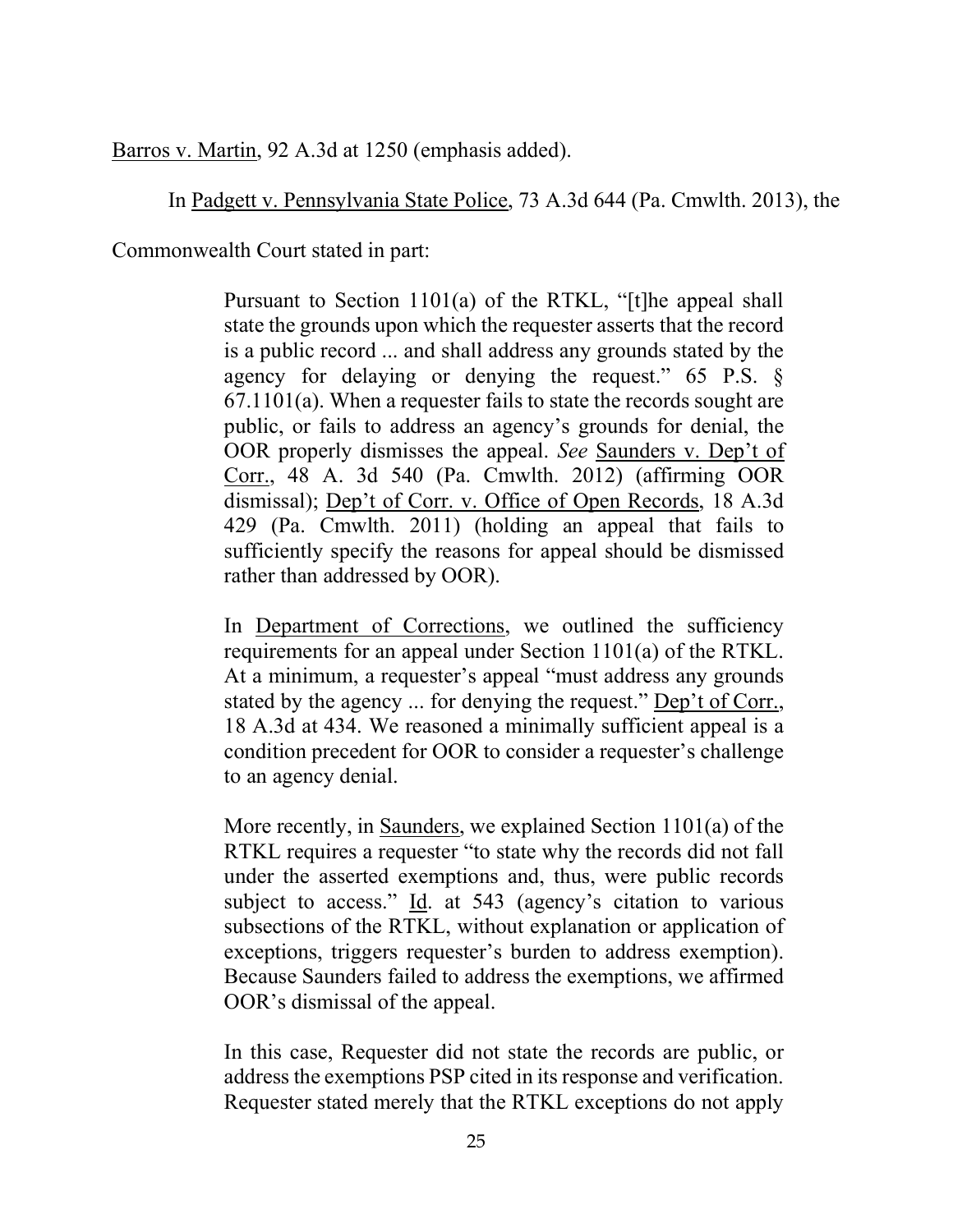without further explication. That does not satisfy the requirements of Section 1101(a) as we interpret that provision. Id.

Requester also did not address the agency's cited exemptions pertaining to the police report. Most notably, Requester did not discuss CHRIA, which pertains to criminal records. In fact, when he explained the reason he sought the records, Requester described them as criminal investigation records.

Requester emphasized he is entitled to the records as a party involved in the criminal investigation to which his Request relates. However, a requester's motivation for making a request is not relevant, and his intended use for the information may not be grounds for denial. See Section 301(b) of the RTKL, 65 P.S. § 67.301(b); Section 703 of the RTKL, 65 P.S. § 67.703. An explanation of why a requester believes an agency should disclose records to him does not satisfy the requirement in Section 1101(a) to explain why the requested records are public and available to everyone. To the contrary, Requester's explanation underscores PSP's criminal investigative defenses here.

We make no decision regarding Requester's alleged entitlement to the records under an alternate legal mechanism. Entitlement does not arise under the RTKL through which citizens have a right to access public records "open to the entire public at large." See, e.g., Coulter v. Pa. Bd. of Prob. & Parole, 48 A.3d 516, 519 (Pa. Cmwlth. 2012) ("home plans" of parolee requester are not accessible to her under RTKL though she is subject of records; to be accessible under the RTKL, identity of the requester is irrelevant).

Padgett, 73 A.3d at 647-648 (footnote omitted).

Despite Requestor's contention that Respondent "must, at the very least,

produce a redacted version of the [responsive records]," where a record falls within

an exemption under 67.708(b), it is not a public record as defined by the RTKL, and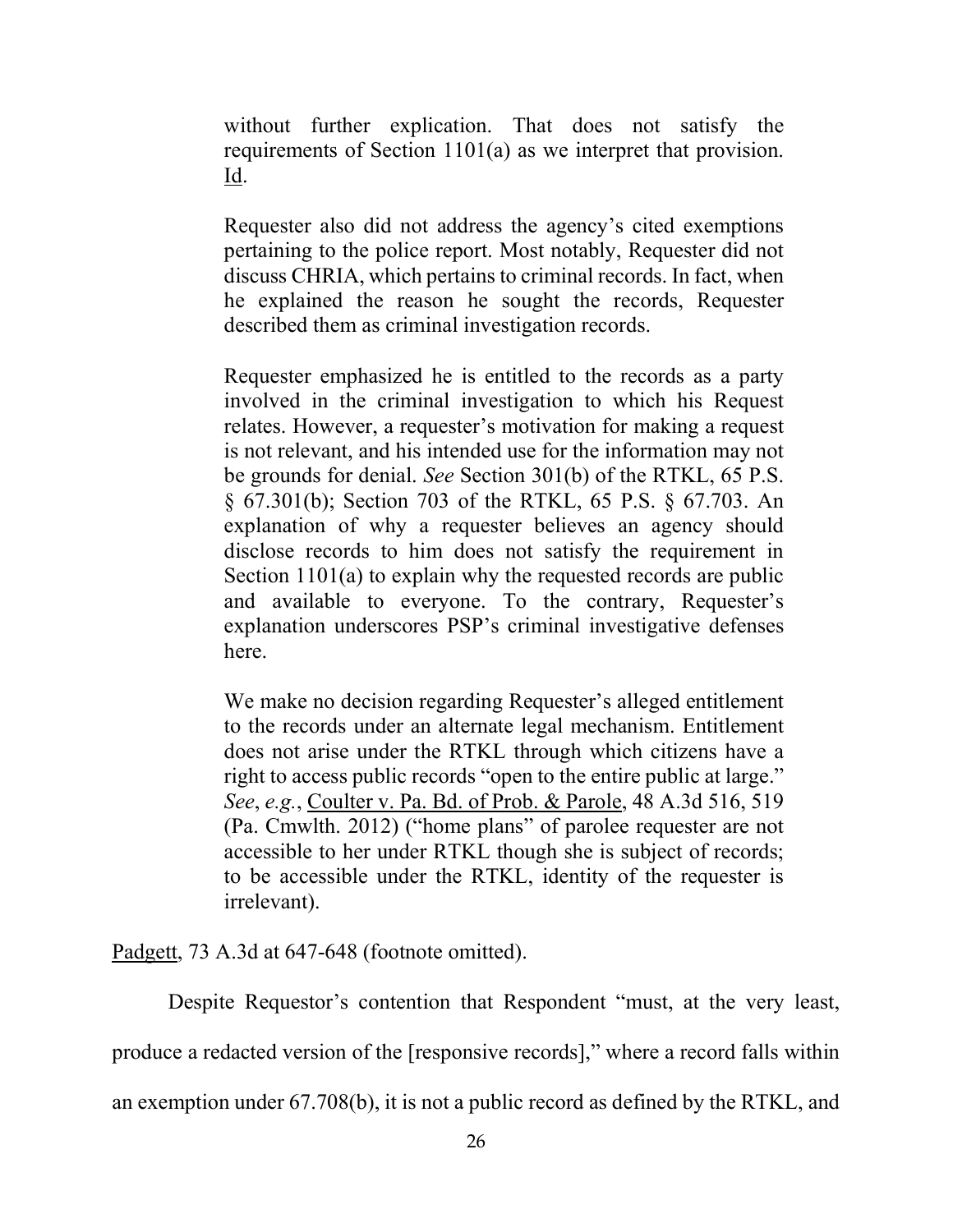an agency is not required to redact the record and provide the remainder. 65 P.S.

§67.706, titled, "Redaction", provides:

If an agency determines that a public record, legislative record or financial record contains information which is subject to access as well as information which is not subject to access, the agency's response shall grant access to the information which is subject to access and deny access to the information which is not subject to access. If the information which is not subject to access is an integral part of the public record, legislative record or financial record and cannot be separated, the agency shall redact from the record the information which is not subject to access, and the response shall grant access to the information which is subject to access. The agency may not deny access to the record if the information which is not subject to access is able to be redacted. Information which an agency redacts in accordance with this subsection shall be deemed a denial under Chapter 9. [65 P.S. § 67.901 et seq.]

65 P.S. §67.706. In Saunders v. Pennsylvania Department of Corrections, 48 A.3d

540 (Pa. Cmwlth. 2012), the Commonwealth Court stated in part:

Petitioner's first argument addresses the sufficiency of the Department's denial of his request. Petitioner contends that because the Department's denial merely parroted the statutory language he was unable to properly respond to the Department's assertion of exemption from disclosure. Section 903 of the RTKL, 65 P.S. § 67.903, states that a denial of access shall include, inter alia, a description of the record requested and the specific reasons for the denial, including a citation of the supporting legal authority. Correspondingly, Section 1101 of the RTKL, 65 P.S. § 67.1101, requires that a party appealing a denial shall "state the grounds upon which the requester asserts that the record is a public record ... and shall address any grounds stated by the agency for ... denying the request." See Dep't of Corr. v. Office of Open Records, 18 A.3d 429 (Pa. Cmwlth. 2011).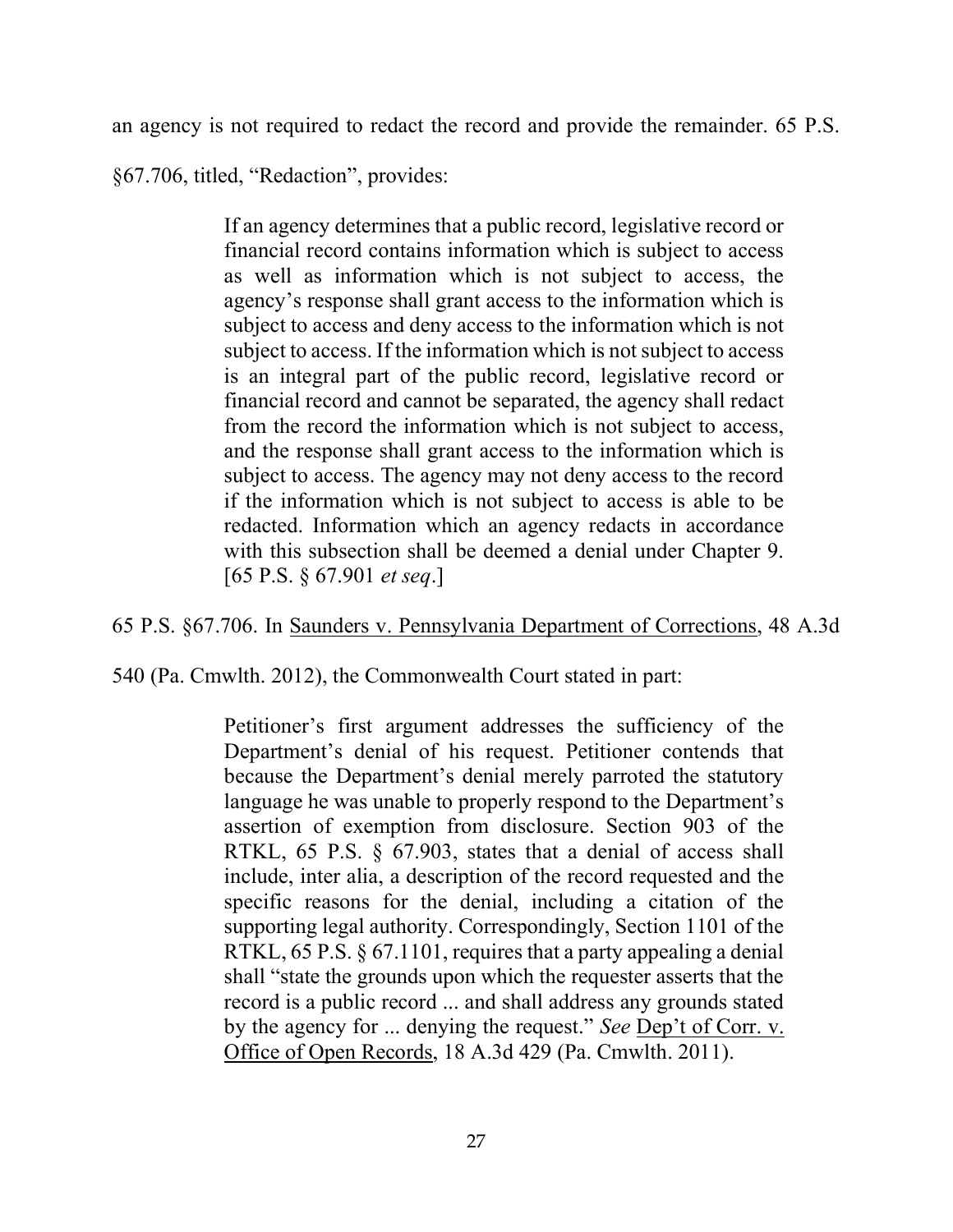The Department asserted that the requested records were exempt from disclosure under five different subsections of Section 708. Petitioner is correct in noting that the Department merely parroted the statutory language. However, the Department's citations to the various subsections of Section 708 were sufficient to give him notice of the grounds for denial. Once the Department asserted that the requested records were exempt from disclosure under Section 708, Petitioner was required by Section 1101 to state why the records did not fall under the asserted exemptions and, thus, were public records subject to access. Petitioner failed to do so.

Petitioner's argument that the Department was required to produce the requested records subject to redaction of the exempt information is without merit. Section 706 provides that if an agency determines that a public record contains information that is both subject to disclosure and exempt from the disclosure, the agency shall grant access and redact from the record the information which is subject to disclosure. Pursuant to Section 706, the redaction requirement only applies to records that are determined to be "public records." A "public record" is defined in part as "a record, including a financial record, of a Commonwealth ... agency that: (1) is not exempt under section 708." Section 102, 65 P.S. § 67.102 (emphasis added). Thus, a record that falls within one of the exemptions set forth in Section 708 does not constitute a "public record." Dept. of Health v. Office of Open Records, 4 A.3d 803 (Pa. Cmwlth. 2010).

Saunders, 48 A.3d at 542-543 (footnote omitted). In Heavens v. Pennsylvania

Department of Environmental Protection, 65 A.3d 1069 (Pa. Cmwlth. 2013), the

Commonwealth Court stated in part:

Furthermore, under the RTKL, records that are exempt under Section 708 or privileged are not considered public records and are therefore not subject to the redaction requirement contained in Section 706, which applies only to records that are public and contain information that is not subject to access. 65 P.S. §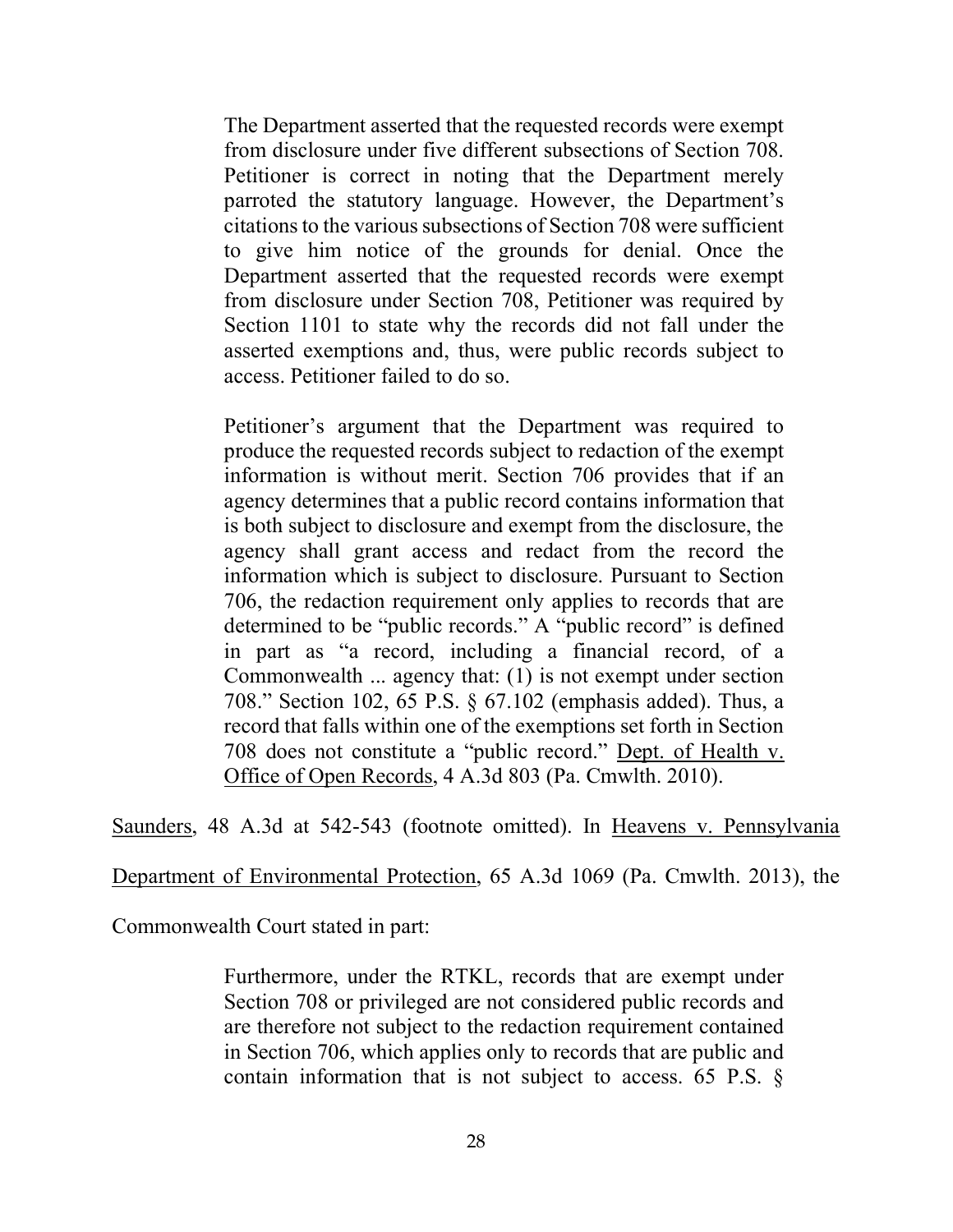### 67.706; Saunders v. Pennsylvania Department of Corrections, 48 A.3d 540, 543 (Pa. Cmwlth. 2012).

Heavens, 65 A.3d at 1077.

 The RTKL provides that records of an agency relating to or resulting in a criminal investigation may be withheld as exempt. 65 P.S. §67.708(b). The Respondent bears the burden of proving, by a preponderance of the evidence, that the documents requested are exempt from public access. 65 P.S. §67.708(a)(1). A criminal investigative record is anything that contains information assembled as a result of the performance of any inquiry, formal or informal, into a criminal incident or an allegation of criminal wrongdoing. 18 Pa. C.S.A. §9102. Whether an arrest has occurred or whether a criminal investigation is ongoing or closed, are not relevant factors in determining if something is a criminal investigative record. Criminal investigative records remain exempt from disclosure under the RTKL even after the investigation is completed. There is sufficient evidence to support the determination that the documents requested are criminal investigative records and exempt from disclosure.

 The release of the requested documents also violates CHRIA, which prohibits "investigative information" "assembled as a result of the performance of any inquiry, formal or informal, into a criminal incident" from disclosure. 18 Pa. C.S.A. §9102; see also Pennsylvania State Police v. Kim, 150 A.3d 155, 160 (Pa.Cmwlth. 2016).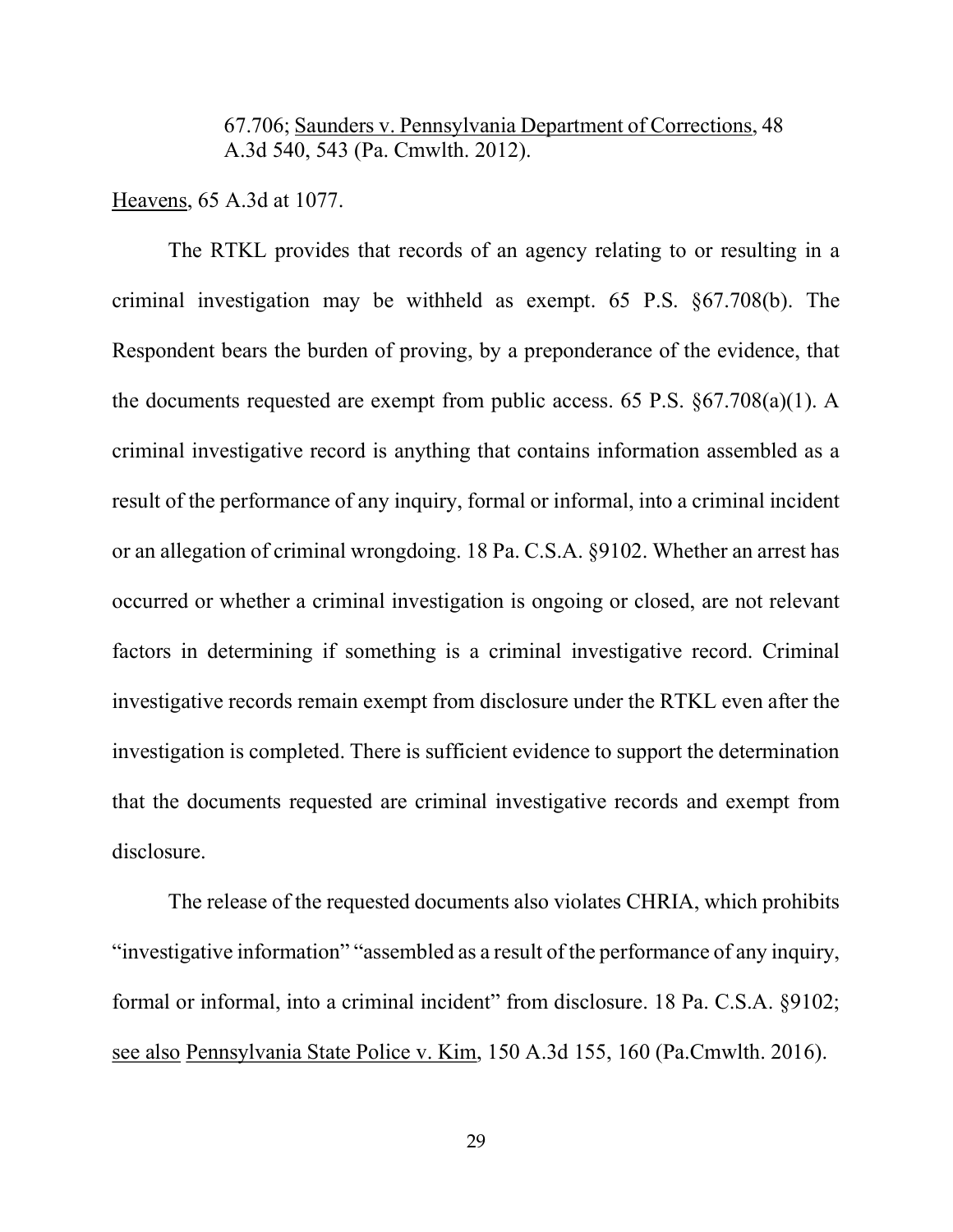There is sufficient evidence to support the determination that the documents requested are criminal investigative records and exempt from disclosure.

#### **CONCLUSION**

 For the foregoing reasons, the appeal is DENIED, and the Respondent is not required to take any further action. This Final Determination is binding on all parties. Within thirty (30) days of the mailing date of this Final Determination, any party may petition for review, to the Chester County Court of Common Pleas, pursuant to 65 P.S. §67.1302(a). All parties must be served with a copy of the petition. The Chester County District Attorney's Office shall also be served with a copy of the petition, pursuant to 65 P.S. §67.1303(a), for the purpose of transmitting the record to the reviewing court. See East Stroudburg University Foundation v. Office of Open Records, 995 A.2d 496, 507 (Pa. Cmwlth. 2010).

### FINAL DETERMINATION ISSUED AND EMAILED ON: February 16, 2022

APPEALS OFFICER:

 Erik T. Walschburger, Esquire Attorney I.D. No. 306590 Chief Deputy District Attorney District Attorney's Office Chester County Justice Center 201 West Market Street, P.O. Box 2746 West Chester, PA 19380-0989 (610) 344-6801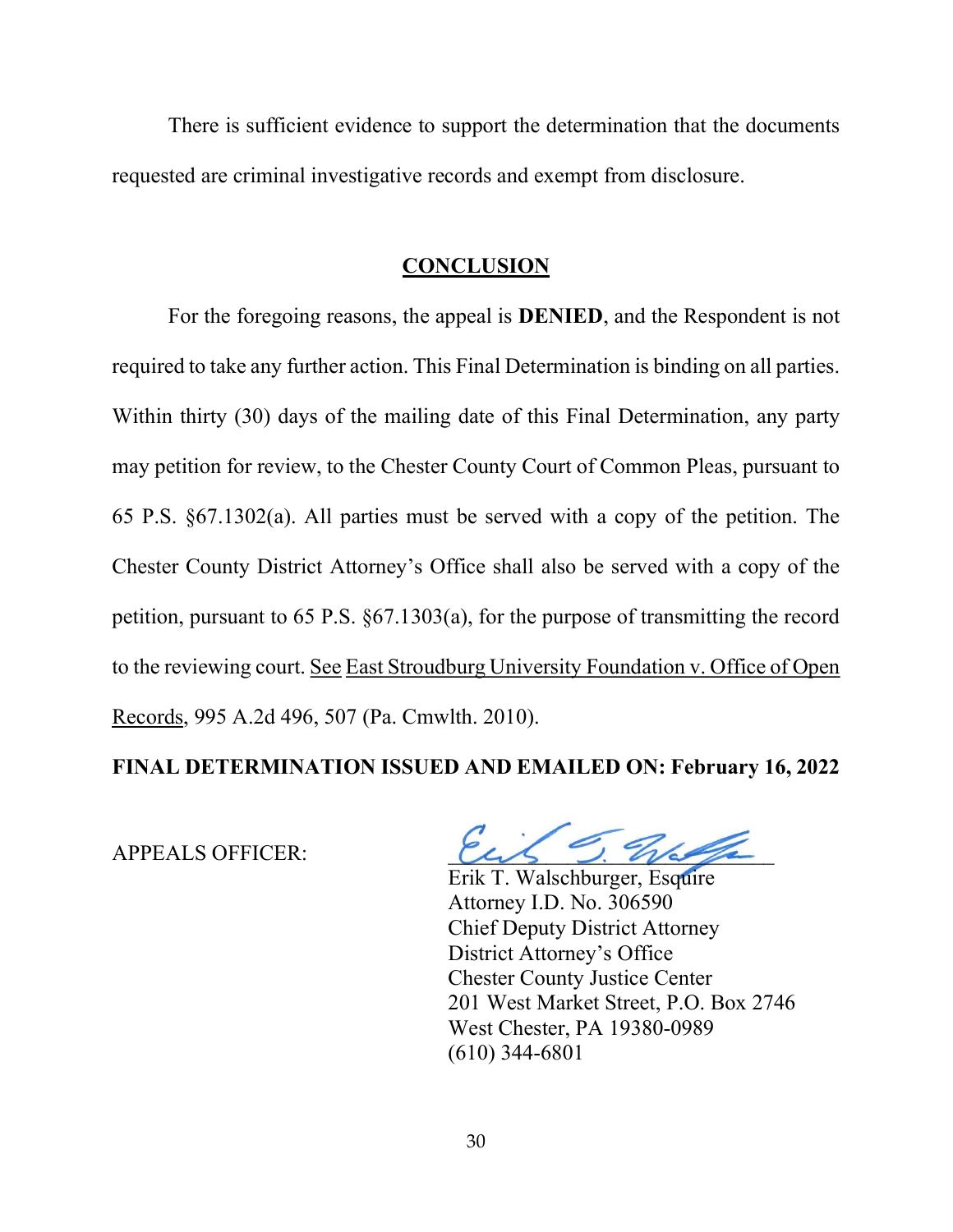# FINAL DETERMINATION EMAILED TO:

1600 Market Street, Suite 1210 3095 Limestone Road, Suite 1 Philadelphia, PA 19103 Cochranville, PA 19330 Nicholas.hubner@fmglaw.com wftpd@zoominternet.net

Nicholas Hubner, Esq. Chief Eric Hughes, Open Records Officer Freeman Mathis & Gary, LLP West Fallowfield Township Police Dept.

> Robert T. Sing, Esq. Siana Law 941 Pottstown Pike, Suite 200 Chester Springs, PA 19425 rtsing@sianalaw.com

> Michael G. Crotty, Esq. Siana Law 941 Pottstown Pike, Suite 200 Chester Springs, PA 19425 mgcrotty@sianalaw.com